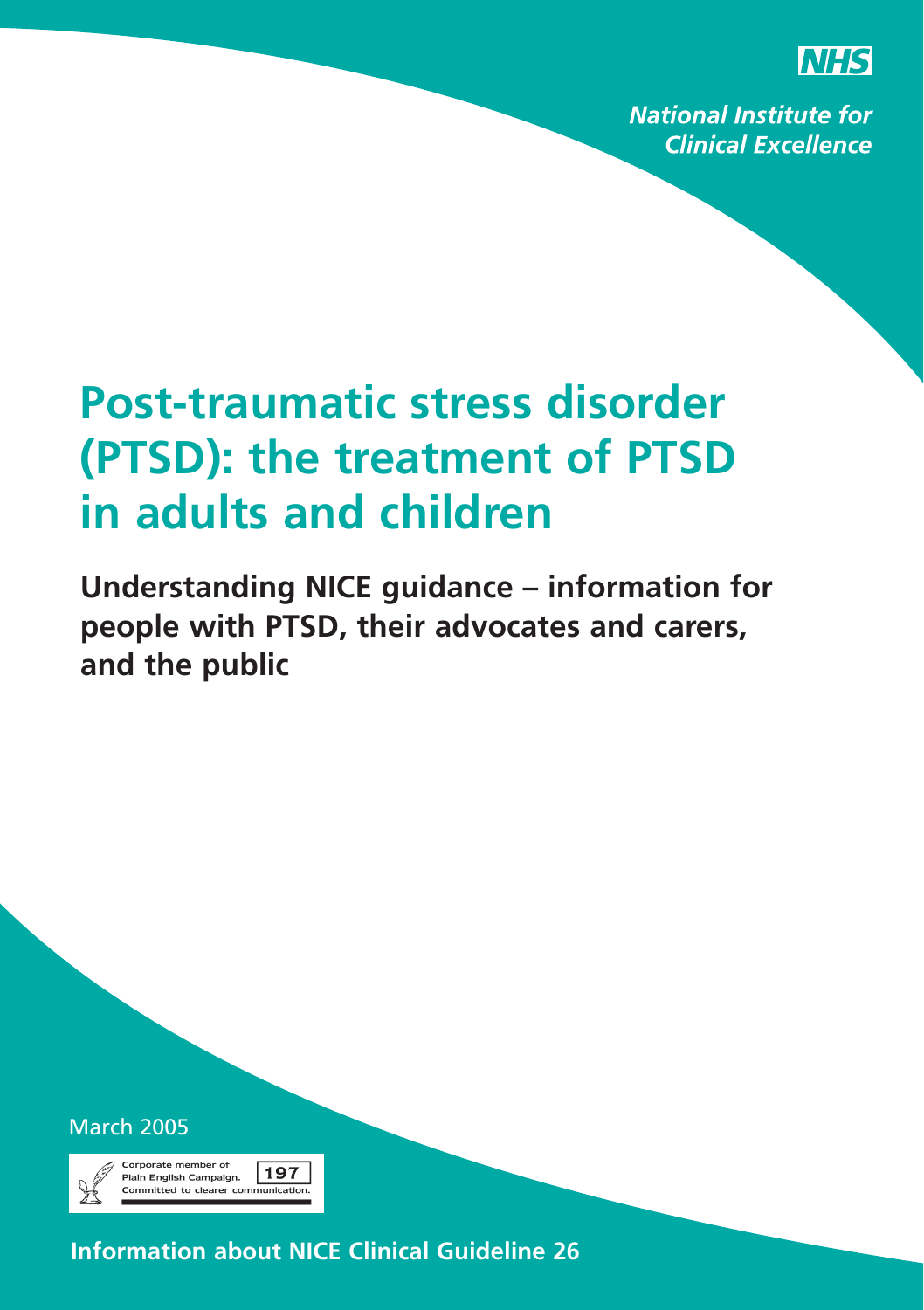#### **Post-traumatic stress disorder (PTSD): the treatment of PTSD in adults and children**

**Understanding NICE guidance – information for people with PTSD, their advocates and carers, and the public**

**Issue date:** March 2005

#### **To order copies**

Copies of this booklet can be ordered from the NHS Response Line telephone 0870 1555 455 and quote reference number N0849. A version in English and Welsh is also available, reference number N0850. Mae fersiwn yn Gymraeg ac yn Saesneg ar gael hefyd, rhif cyfeirnod N0850. The English and bilingual versions of this booklet are also available from the NICE website (www.nice.org.uk/CG026publicinfo). The NICE clinical guideline on which this information is based, 'Posttraumatic stress disorder (PTSD): the management of PTSD in adults and children in primary and secondary care', is available from the NICE website (www.nice.org.uk/CG026NICEguideline). A quick reference guide for healthcare professionals is also available from the website (www.nice.org.uk/CG026quickrefguide), and the NHS Response Line (reference number N0848).

#### **National Institute for Clinical Excellence**

MidCity Place 71 High Holborn London WC1V 6NA

www.nice.org.uk

ISBN: 1-84257-915-0

Published by the National Institute for Clinical Excellence March 2005 Artwork by LIMA Graphics Ltd, Frimley, Surrey Printed by Abba Litho Sales Limited, London

© National Institute for Clinical Excellence, March 2005. All rights reserved. This material may be freely reproduced for educational and not-for-profit purposes within the NHS. No reproduction by or for commercial organisations is allowed without the express written permission of the National Institute for Clinical Excellence.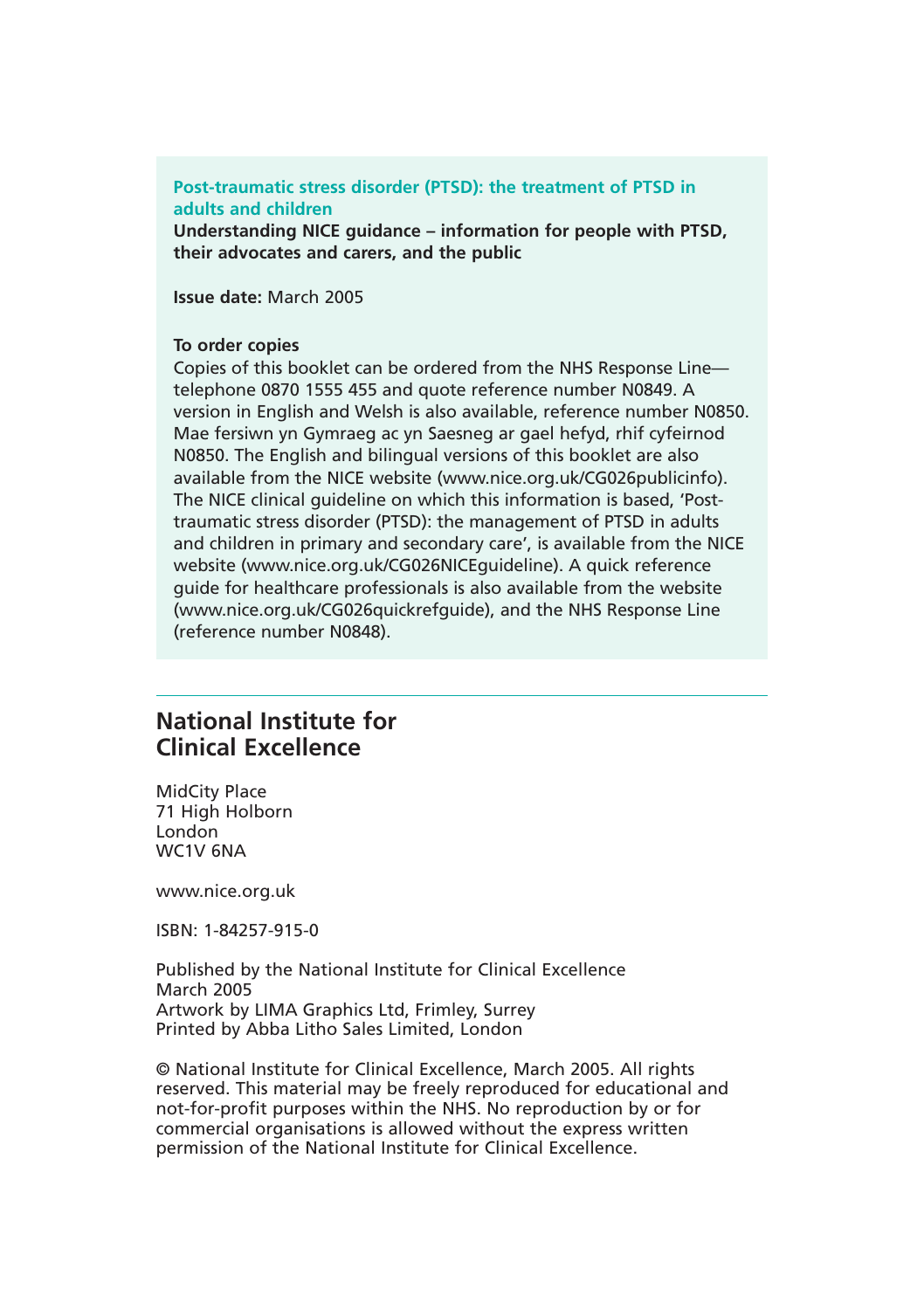## **Contents**

| <b>About this information</b>              | 3  |
|--------------------------------------------|----|
| Clinical guidelines                        | 4  |
| What the recommendations cover             | 5  |
| How guidelines are used in the NHS         | 6  |
| <b>What is PTSD?</b>                       | 7  |
| Where can I find help and treatment?       | 10 |
| What treatments are available for PTSD?    | 13 |
| Will I be offered psychological treatment? | 14 |
| Will I be offered medication?              | 20 |
| I have other illnesses or problems besides |    |
| PTSD. Will this affect my treatment        |    |
| for PTSD?                                  | 27 |
| Will my treatment be affected if I am      |    |
| seeking compensation?                      | 28 |
| Will I be offered any other kind of help   |    |
| by healthcare professionals?               | 28 |
| What treatments are available for          |    |
| young people?                              | 29 |
| Information for families and carers        | 31 |
| How can I support a family member          |    |
| with PTSD?                                 | 31 |
| How can I find support for myself?         | 31 |
|                                            |    |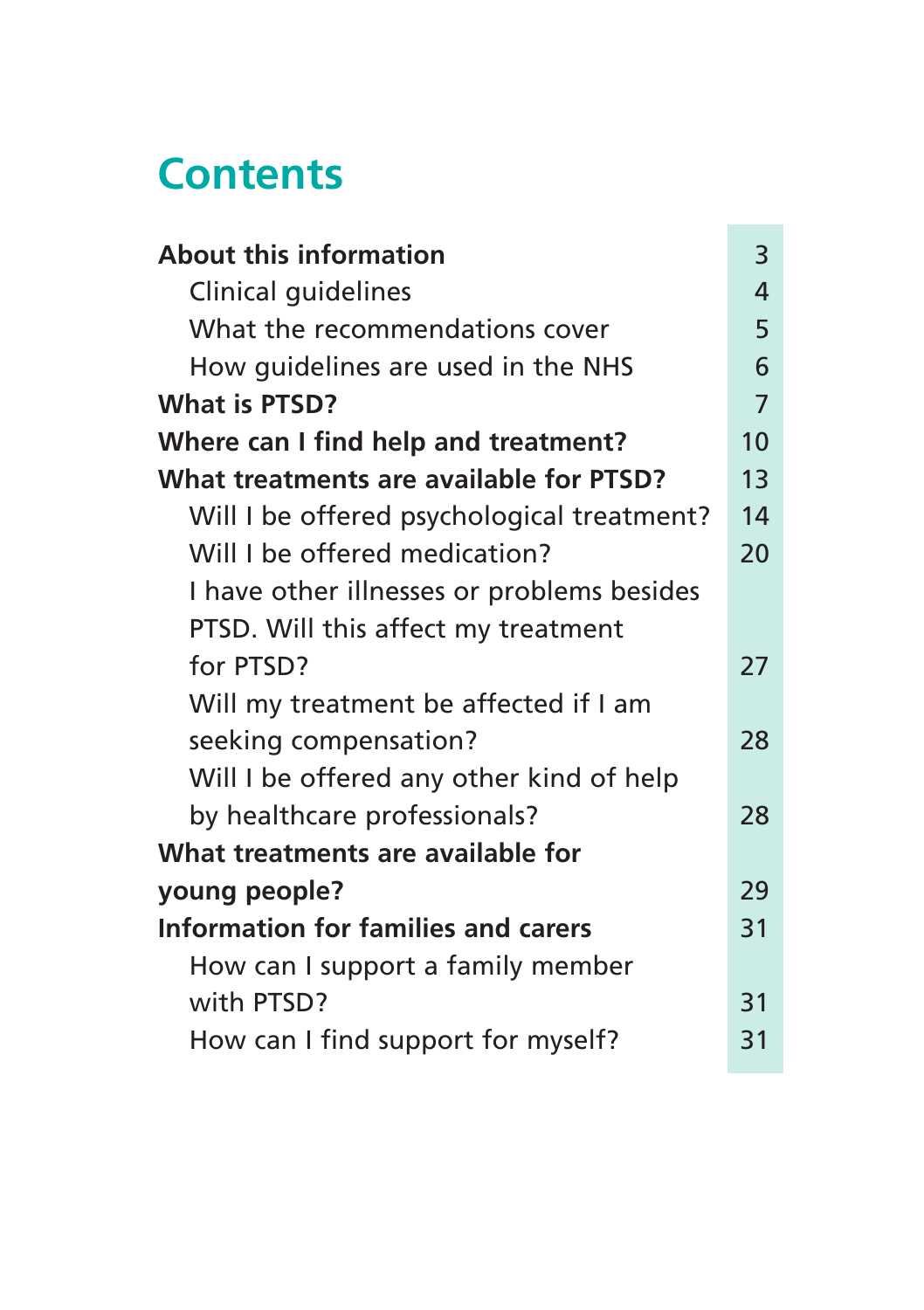| Where you can find more information<br>If you want to read the other versions | 33 |
|-------------------------------------------------------------------------------|----|
| of this quideline                                                             | 33 |
| If you want more information about PTSD                                       | 34 |
| If you want to know about related                                             | 35 |
| NICE quidance                                                                 |    |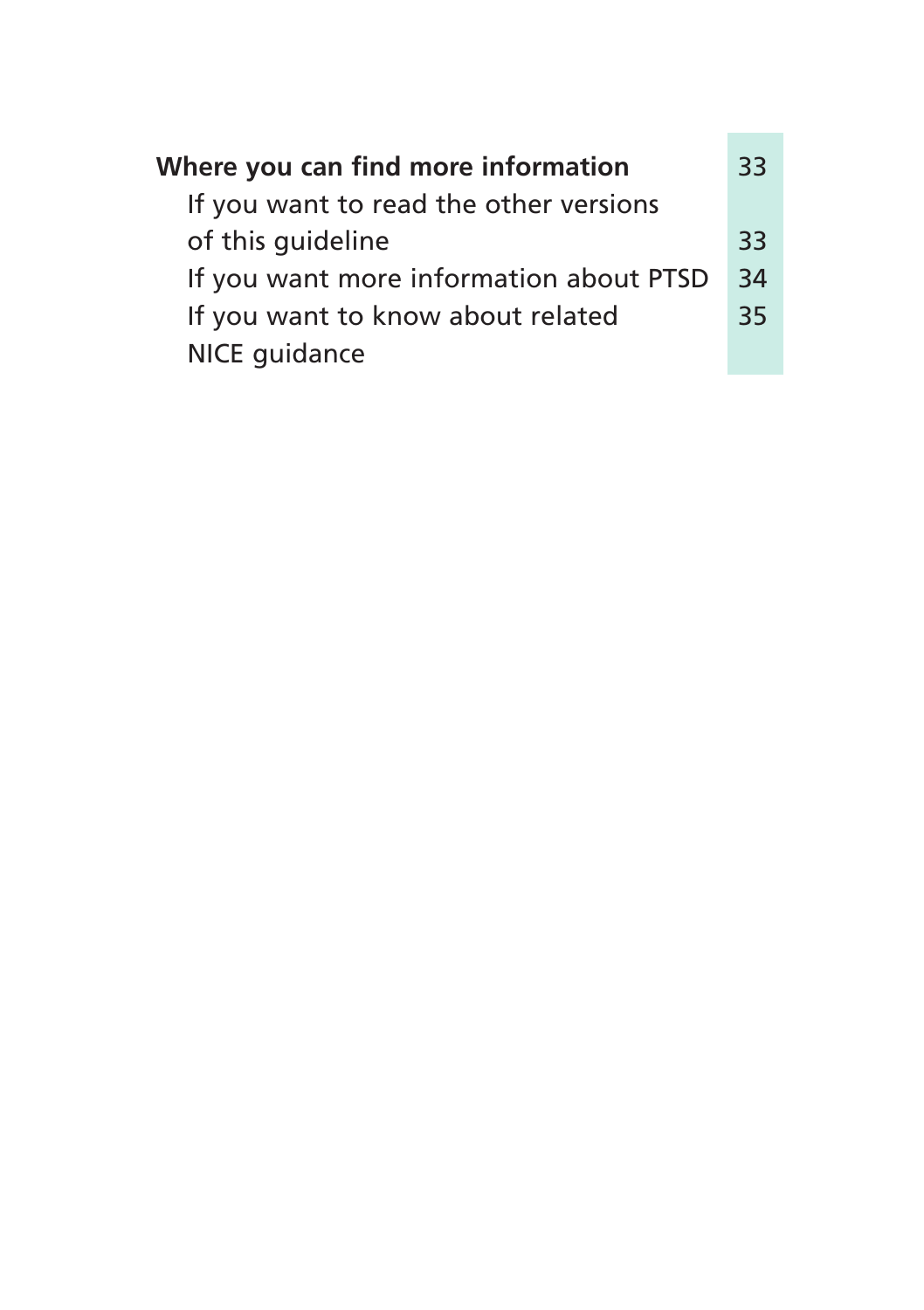## **About this information**

This information describes the guidance that the National Institute for Clinical Excellence (called NICE for short) has issued to the NHS on the treatment and care of people with post-traumatic stress disorder (PTSD). It is based on 'Post-traumatic stress disorder (PTSD): the management of PTSD in adults and children in primary and secondary care', which is a clinical guideline produced by NICE for doctors, nurses and others working in the NHS in England and Wales. Although this information has been written mainly for people with PTSD, it may also be useful for family members, those who care for people with PTSD and anyone interested in PTSD or in healthcare in general.

In this document the term 'PTSD sufferer' is used to describe someone with PTSD. This term was chosen on the basis of a survey conducted by members of the group who wrote the NICE guideline and who have PTSD, although it is recognised that some people with PTSD may use alternative terms.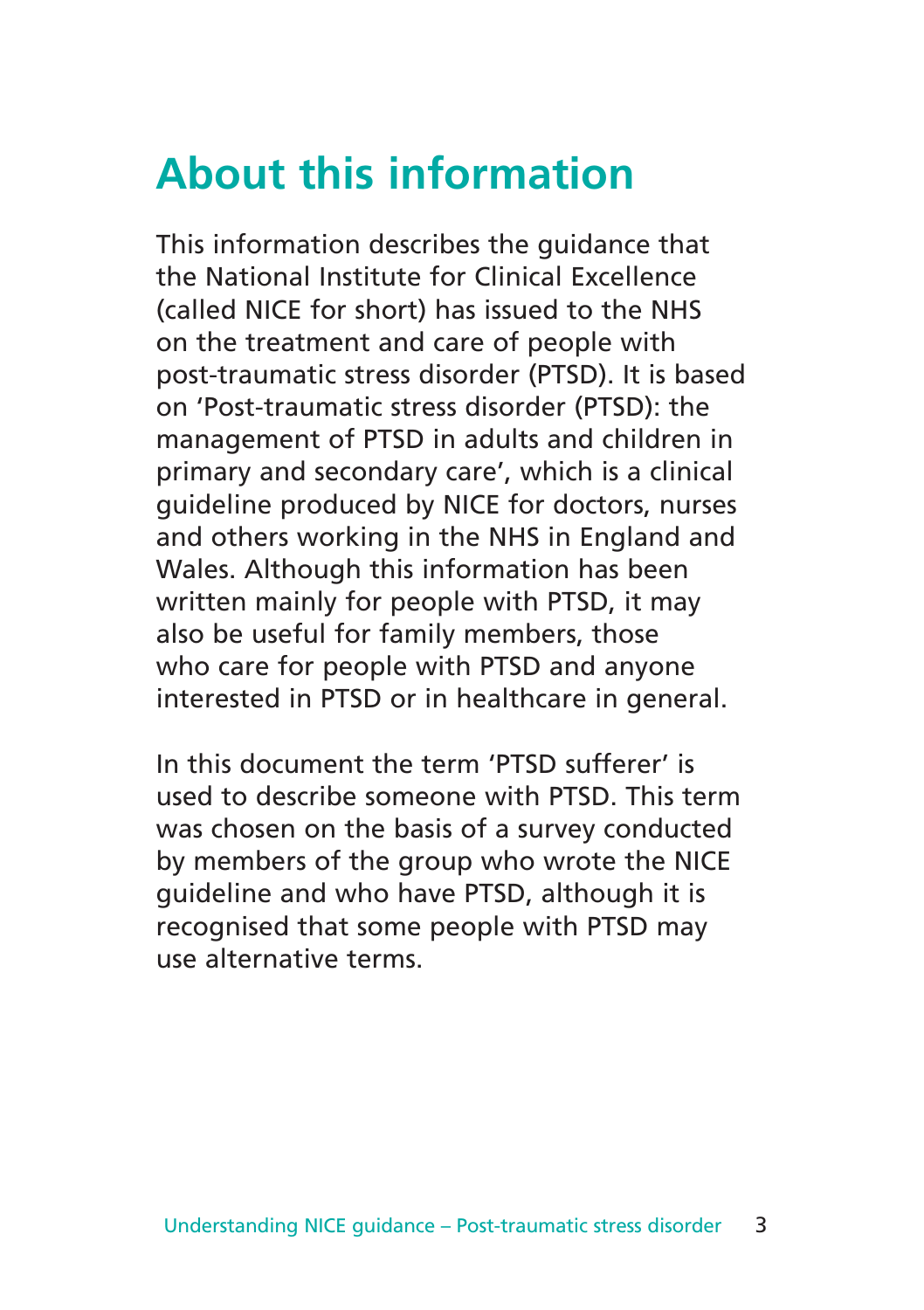## **Clinical guidelines**

Clinical guidelines are recommendations for good practice. The recommendations in NICE guidelines are prepared by groups of health workers, people representing the views of those who have or care for someone with the condition, and scientists. The groups look at the evidence available on the best way of treating or managing the condition and make recommendations based on this evidence.

There is more about NICE and the way that the NICE guidelines are developed on the NICE website (www.nice.org.uk). You can download the booklet 'The guideline development process – an overview for stakeholders, the public and the NHS' from the website, or you can order a copy by phoning the NHS Response Line on 0870 1555 455 (quote reference number N0472).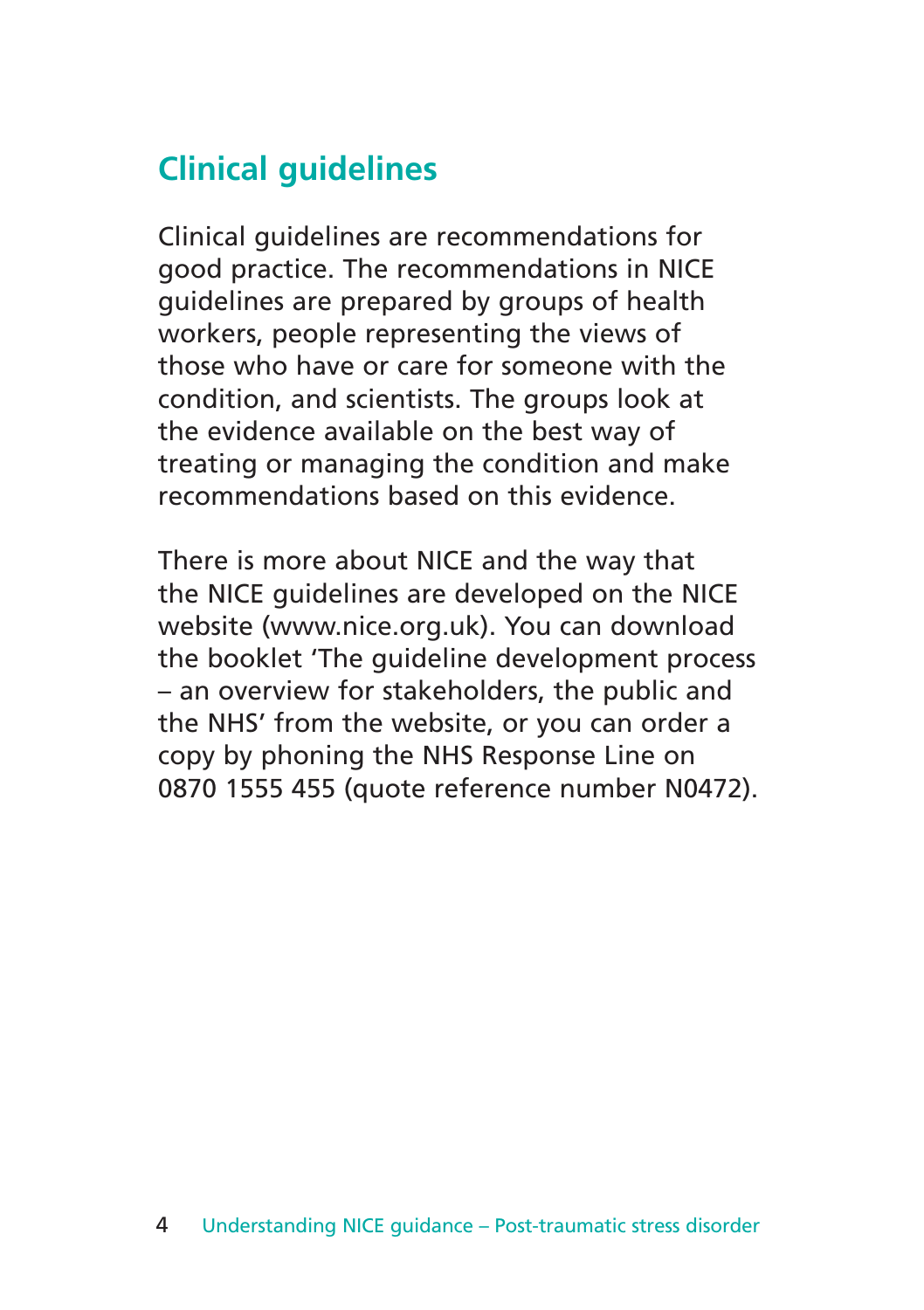## **What the recommendations cover**

NICE clinical guidelines can look at different areas of diagnosis, treatment, care, self-help or a combination of these. The areas that a guideline covers depend on the topic. They are laid out in a document called the scope at the start of guideline development.

The recommendations in 'Post-traumatic stress disorder (PTSD): the management of PTSD in adults and children in primary and secondary care', which are also described here, cover:

- the care you can expect to receive from your GP or other healthcare professional
- the information you can expect to receive about your condition and its treatment
- what treatment you can expect, which may include psychological therapies and drug treatment
- the services that may help you with PTSD, including specialist mental health services.

If you have questions about the specific treatments and options covered, talk to your doctor or nurse (or another healthcare professional, depending on what it is you want to know).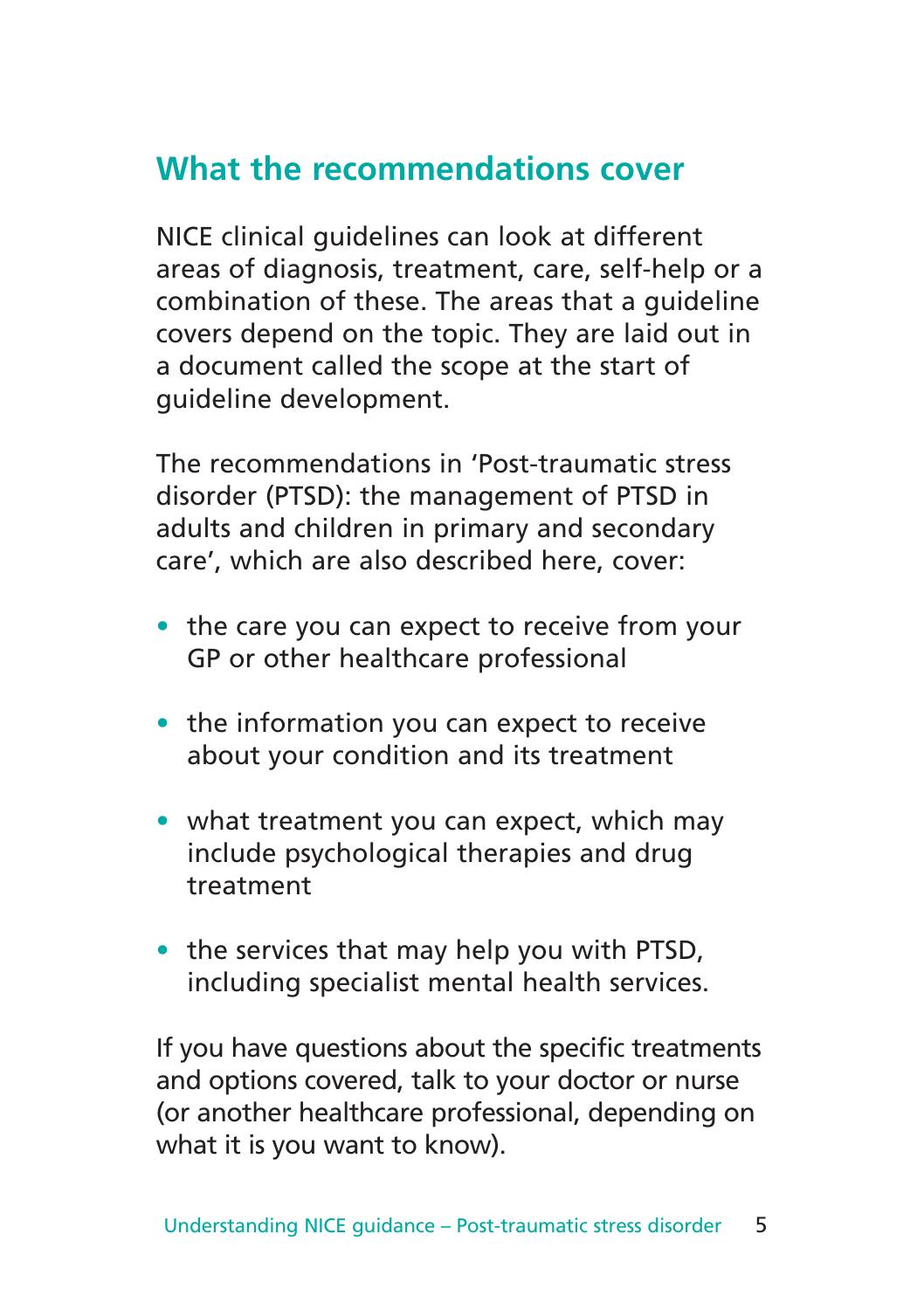### **How guidelines are used in the NHS**

In general, healthcare workers in the NHS are expected to follow NICE's clinical guidelines. But there will be times when the recommendations won't be suitable for someone because of his or her specific medical condition, general health, wishes, or a combination of these. If you think that the treatment or care you receive does not match the treatment or care described on the pages that follow, you should talk to your doctor, nurse or other healthcare professional involved in your treatment.

You have the right to be fully informed and to share in making decisions about your healthcare, and the care you receive should take account of your individual needs.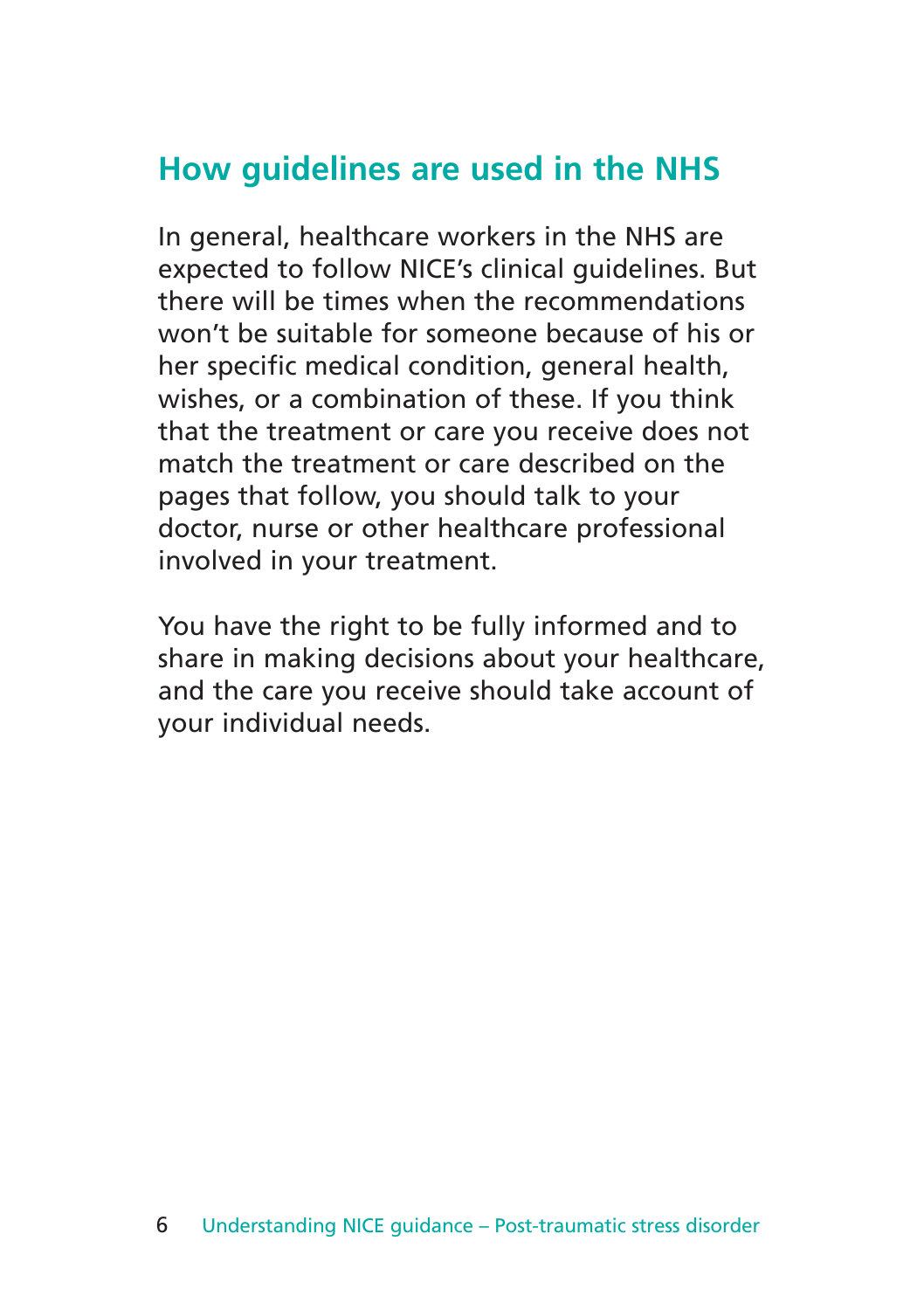# **What is PTSD?**

Post-traumatic stress disorder (or PTSD for short) is the name given to the psychological and physical problems that can sometimes follow particular threatening or distressing events. These events might include:

- a major disaster
- war
- rape or sexual, physical or emotional abuse
- witnessing a violent death
- a serious accident
- traumatic childbirth
- other situations in which a person was very afraid, horrified, helpless, or felt that his or her life was in danger.

The trauma can be a single event or a series of events taking place over many months or even years.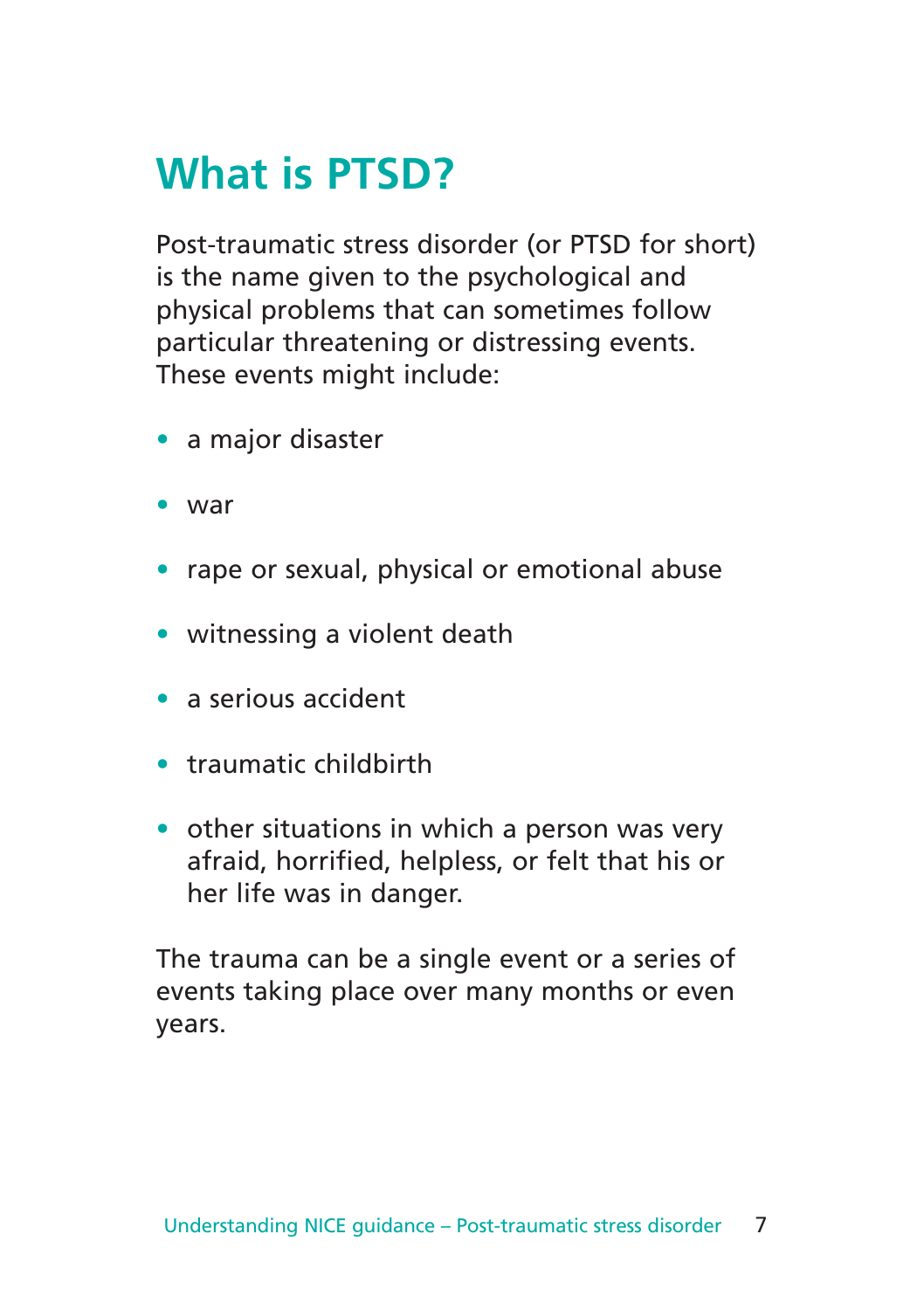PTSD may affect the person directly involved in a traumatic event or situation. It may also develop in members of the emergency services or in families of those involved in a traumatic event. PTSD is quite common—up to a third of people who have experienced a traumatic event may go on to develop PTSD and it may affect about 8%<sup>1</sup> of people at some point in their lives. It can develop in people of any age, including children.

One of the most common symptoms of PTSD is having repeated and intrusive distressing memories of the event. There may also be a feeling of reliving (or 're-experiencing') the event through 'flashbacks' or nightmares, which can be very distressing and disorientating. There can also be physical reactions, such as shaking and sweating.

Because the memory can be very intense and upsetting, some PTSD sufferers may avoid people or situations that remind them of the trauma, or try to ignore the memories and avoid talking about the event. Some people may also forget significant parts of the traumatic event. Other people will think about the event constantly, which stops them coming to terms with it (they may, for instance, ask themselves why the event happened to them or how it could have been prevented).

 $1$  This figure is based on studies in adult patients in the USA and Australia.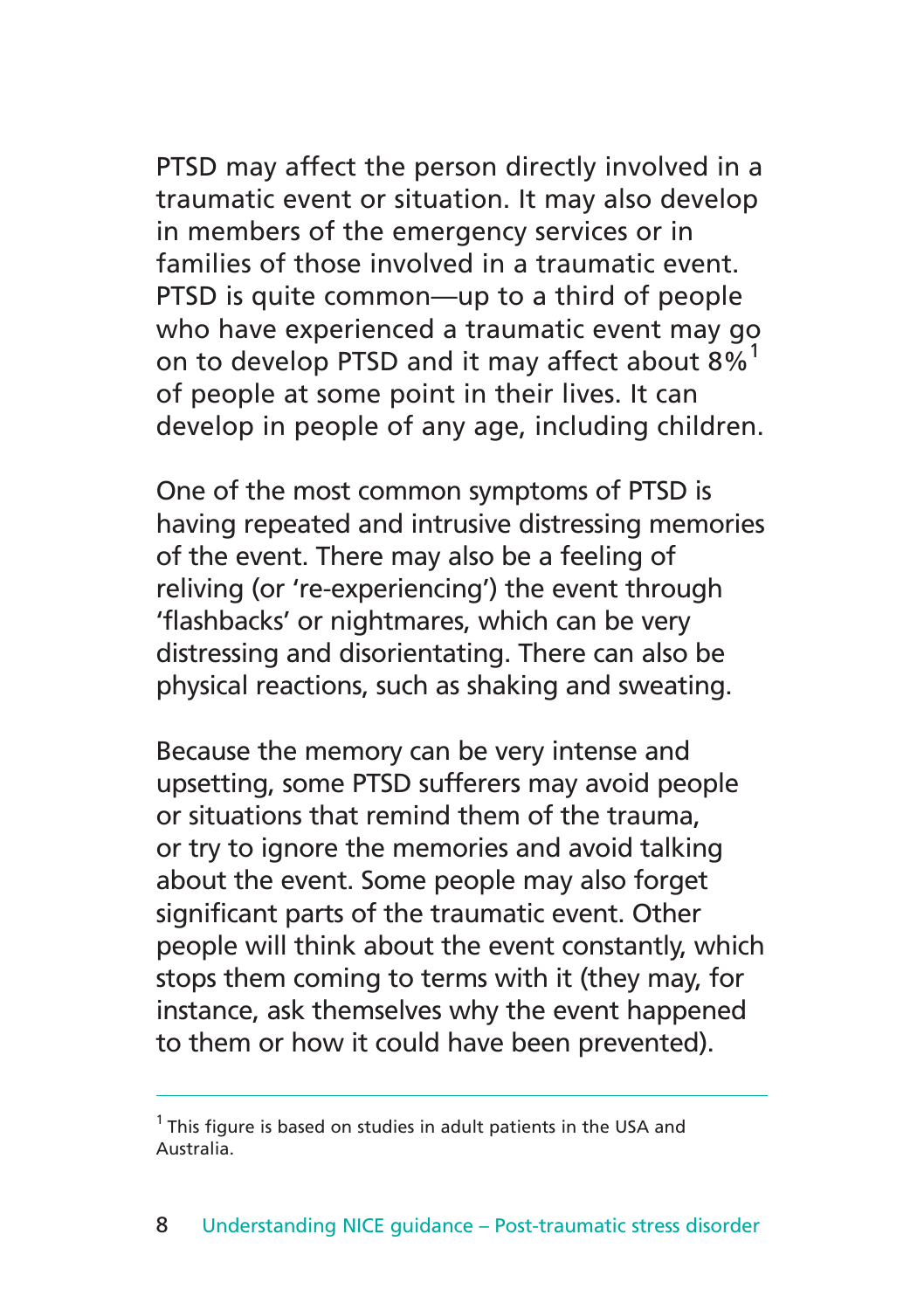PTSD sufferers may have emotions or feelings that are difficult to deal with, such as guilt or shame, or they may feel that they do not deserve help. They may also feel anxious or irritable, and find it difficult to concentrate and sleep. For some people it can mean that doing ordinary things like going to work or school or going out with friends becomes very difficult.

It is not uncommon to have upsetting and confusing feelings and to experience very distressing symptoms in the first few weeks after a traumatic event. Sometimes these feelings pass after a few weeks or so, but if they persist for more than a month after the event, a person may have PTSD.

Some people, however, may not have an immediate reaction to a distressing event and may develop PTSD months or even years after the event.

It is thought that about 80–90% of PTSD sufferers also have other problems, such as depression (which is quite common) and anxiety disorders. Some people start to use recreational drugs or alcohol as a way to cope, especially if they have had PTSD or experienced trauma for a long time.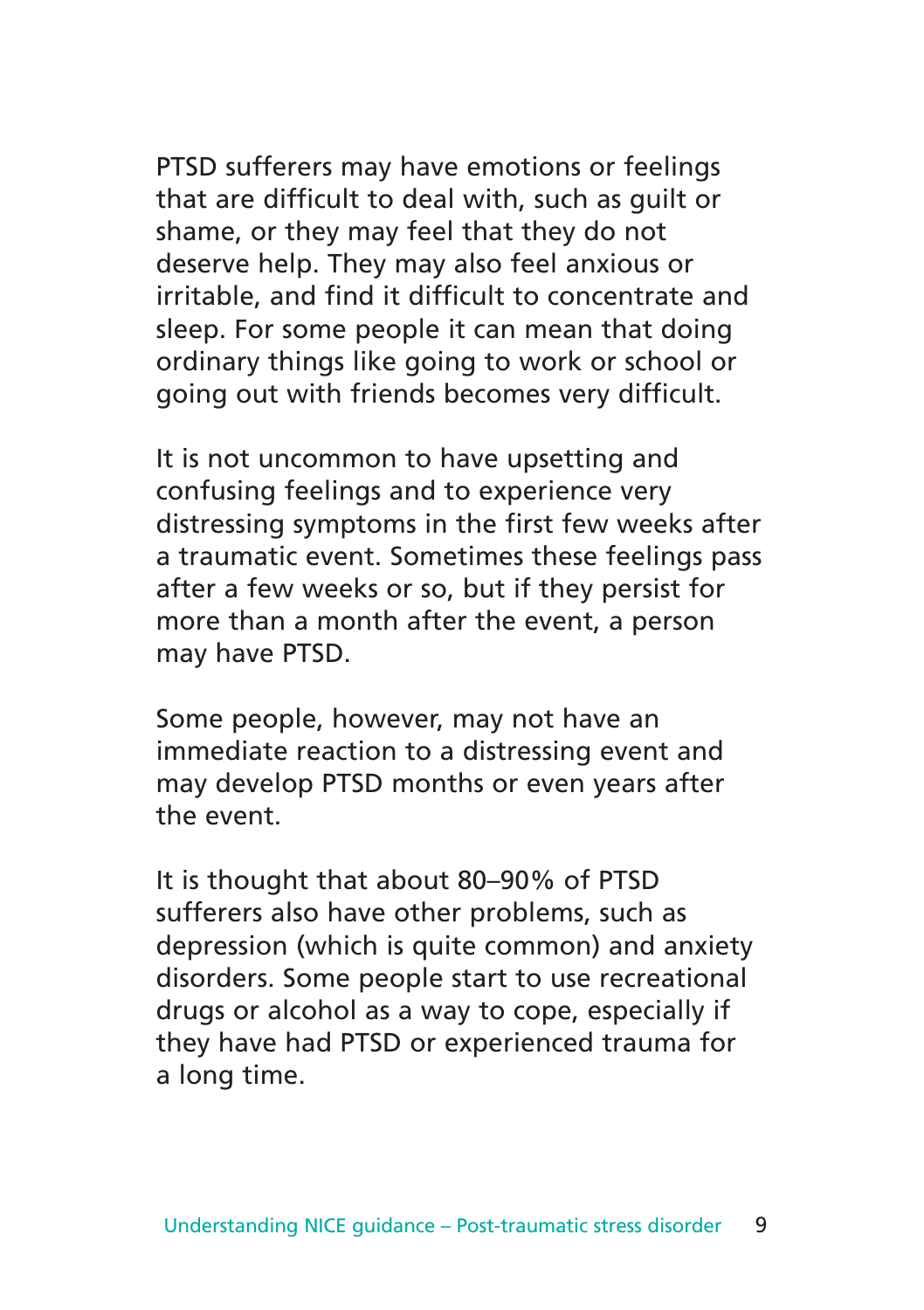## **Where can I find help and treatment?**

If you have experienced a trauma and have distressing symptoms, your GP is the best place to start. He or she should be aware of the types of trauma associated with the development of PTSD. When you first go to see your GP, he or she will want to find out about your general health, how you are feeling, and how life is at home, school or work.

If you see your GP about distressing symptoms in the first **4 weeks after** a traumatic event, you may be told it is very common to feel like this and not to be alarmed. You may not be offered any treatment at this stage, although your GP should offer you another appointment within 1 month. (If you do not have a further appointment you should go back to your doctor if you do not feel better.) However, if your symptoms are severe, your GP should offer you treatment straight away.

If you are a refugee or asylum seeker, you may be asked questions during your initial health assessment to determine if you have symptoms of PTSD. This is because refugees and asylum seekers have often experienced a major trauma and may be at risk of developing PTSD.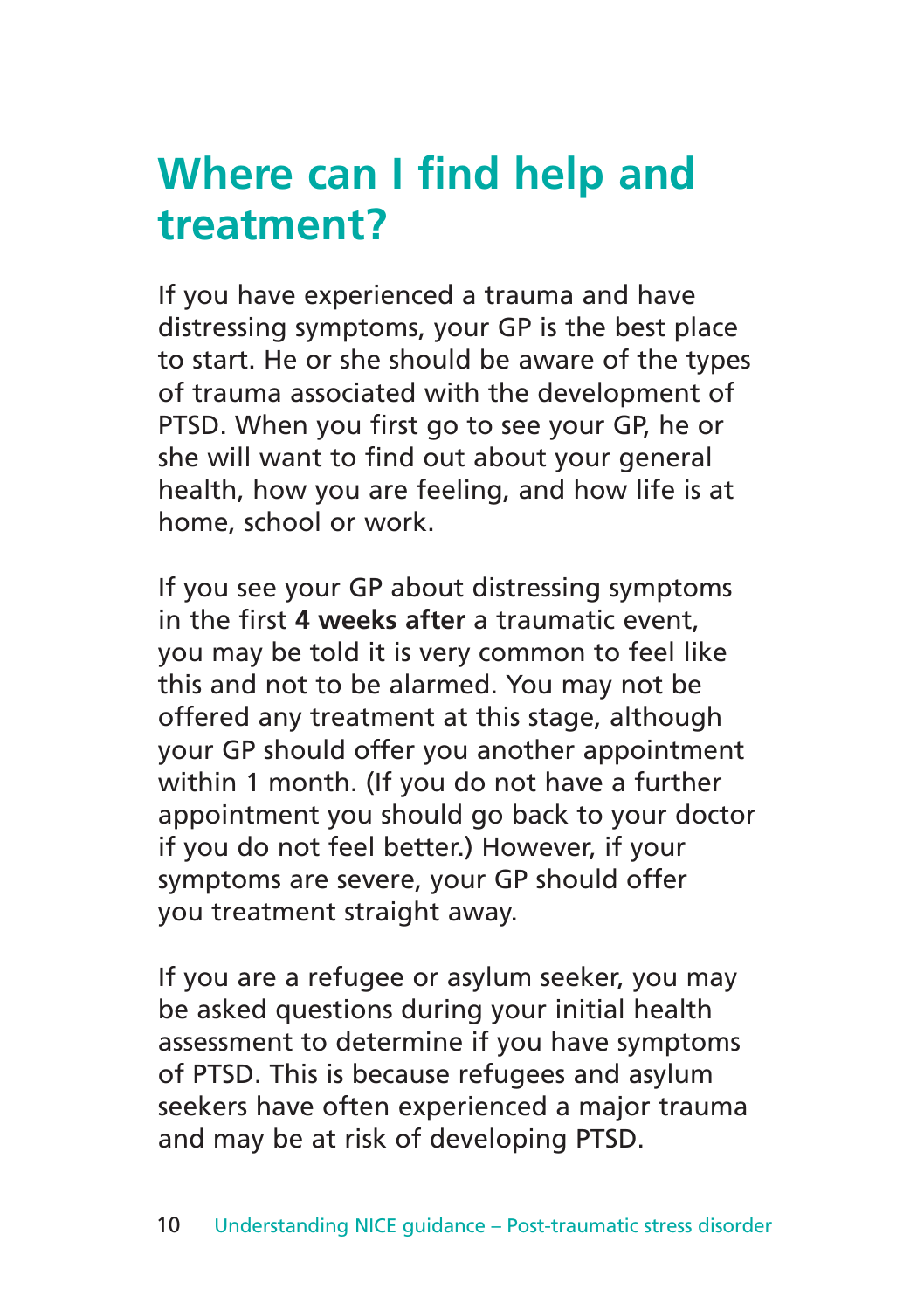If you are advised that you have PTSD, your GP should give you clear information about the common reactions to traumatic events, how PTSD starts, the symptoms of PTSD and how it can be treated.

If your GP thinks that you need further treatment, you may be referred to someone who is trained and skilled in providing treatment for PTSD sufferers (this may be a counsellor, community psychiatric nurse, psychologist, or psychiatrist). You may be offered an assessment where you will be asked about your physical and psychological health and your social needs, and whether you have thoughts about harming yourself.

Ideally you should receive all your treatment from one healthcare professional, who should be appropriately trained in giving the treatment. (You may wish to ask what experience they have.) If you see more than one person about your PTSD, there should be a clear written agreement about who is monitoring your treatment and care. You, and your family and carers if appropriate, should be able to see this agreement.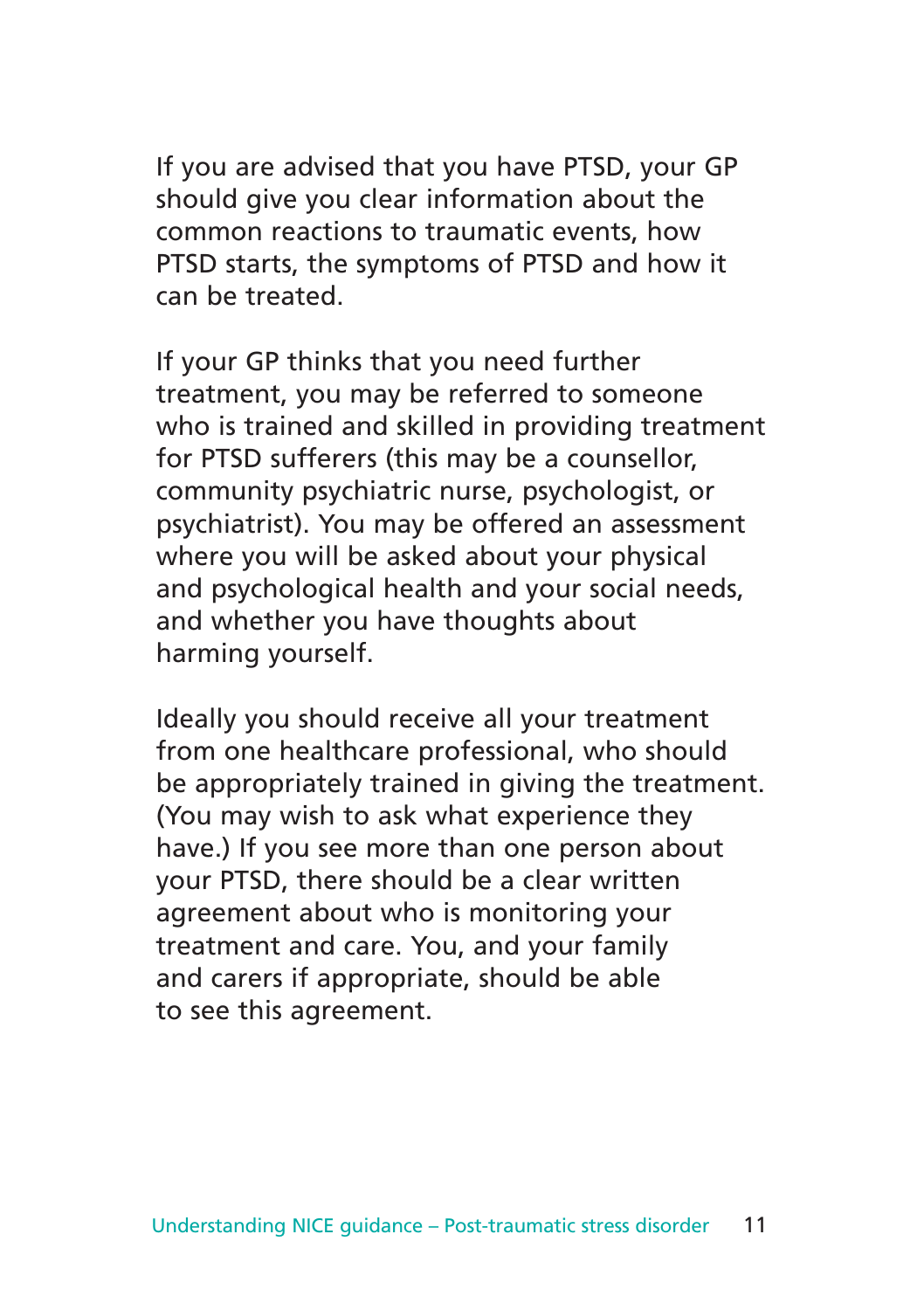All healthcare professionals should treat you with respect, sensitivity and understanding, and explain PTSD and its treatment to you simply and clearly.

**If your first language is not English**, you should be offered an interpreter if you need one and the healthcare professional treating you should be sensitive to your cultural needs. You should still be offered the same standard of care as any other patient, and told about all the treatments available to you.

**Questions you might like to ask healthcare professionals about PTSD.**

- Are all my problems because of PTSD?
- What treatment will I need?
- What choices do I have about my treatment?
- How long will I need treatment for?
- Can you provide information for my family?

If you are having trouble sleeping you may also want to ask your healthcare professional for advice about this.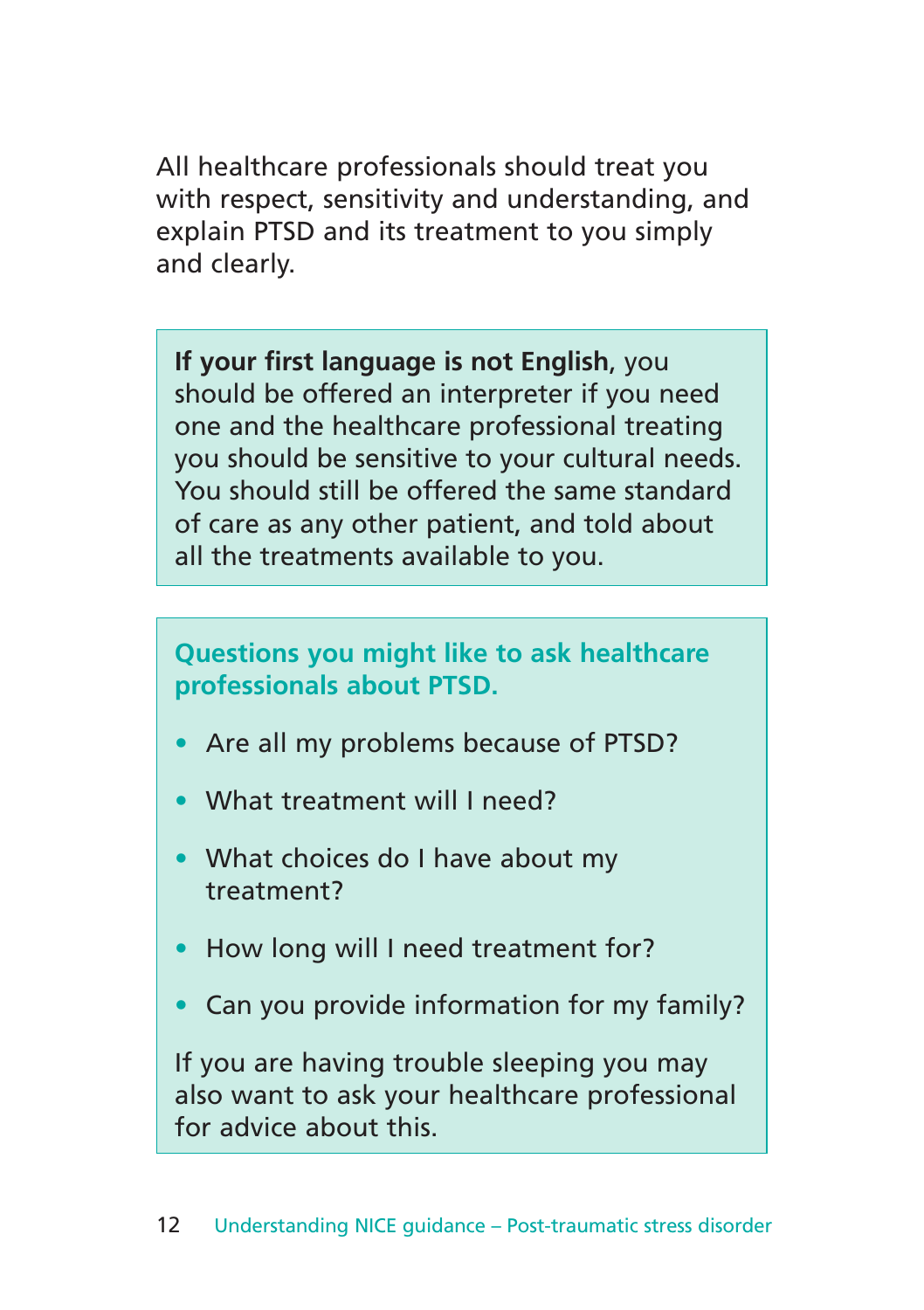## **What treatments are available for PTSD?**

There are a number of treatments for PTSD that are helpful. Most involve psychological treatment, but medication can also be helpful for adults.

Many PTSD sufferers have had the symptoms for many months and sometimes years, but treatment can still be helpful. You should be offered treatment regardless of when the traumatic event happened. If you have developed symptoms recently you may get better with little or no treatment.

Your healthcare professional should give you enough information about the effective treatments for PTSD for you to decide if you want to have treatment or not, and which treatment you might prefer. Your own preference for a particular treatment is important and your healthcare professional should support your choice where possible.

See 'What treatments are available for young people' on page 29 for information about treatment for children and young people.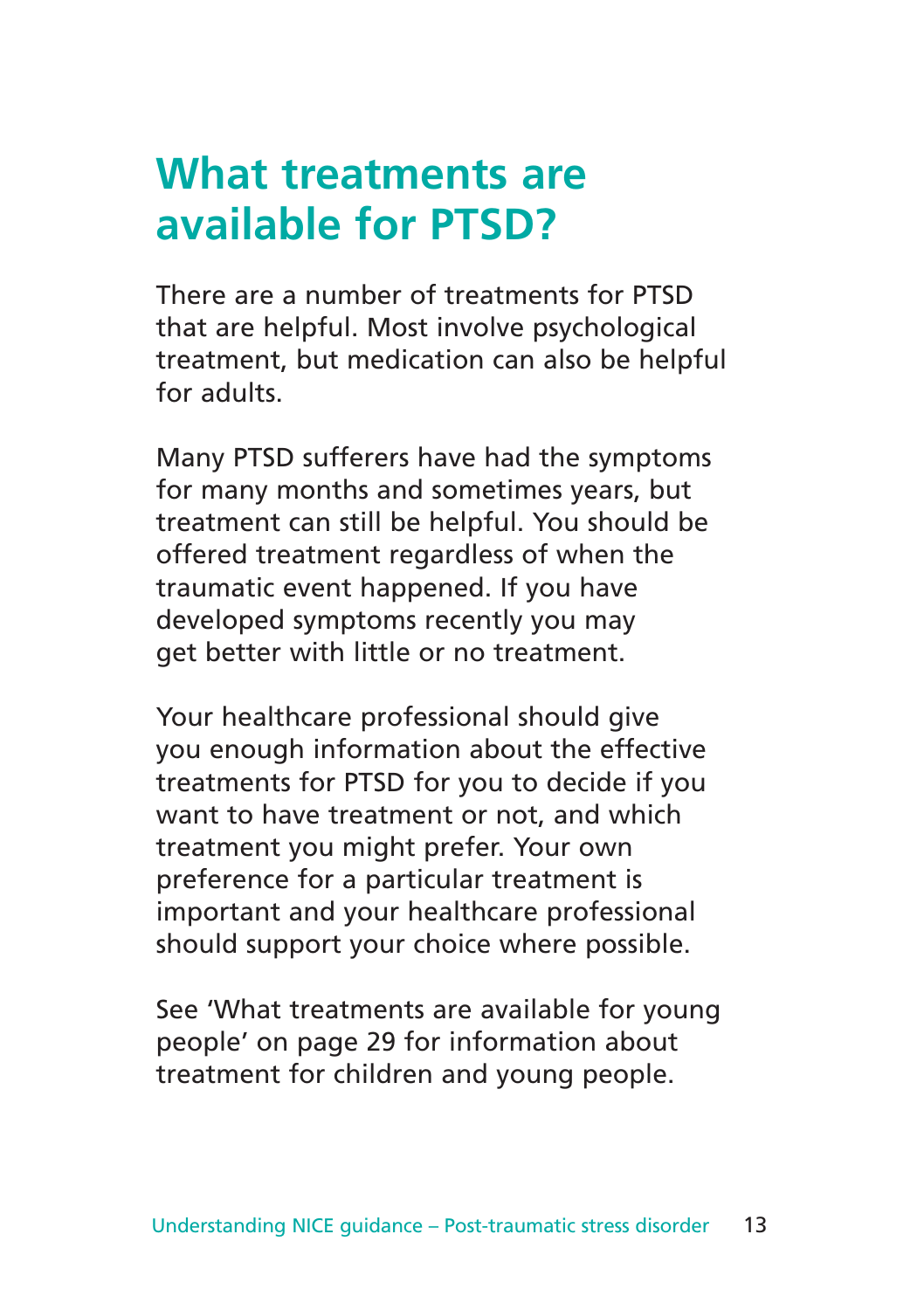## **Will I be offered psychological treatment?**

Depending on what your symptoms are and when you developed PTSD, you may be offered psychological treatments that are specific for PTSD sufferers. These are:

• trauma-focused cognitive behavioural therapy (CBT)

or

• eye movement desensitisation and reprocessing (EMDR).

### **Trauma-focused CBT**

This is a psychological treatment for PTSD based on cognitive behavioural therapy (CBT). CBT focuses on a person's distressing feelings, thoughts (or 'cognitions') and behaviour and helps to bring about a positive change. In trauma-focused CBT, the treatment concentrates specifically on the memories, thoughts and feelings that a person has about the traumatic event.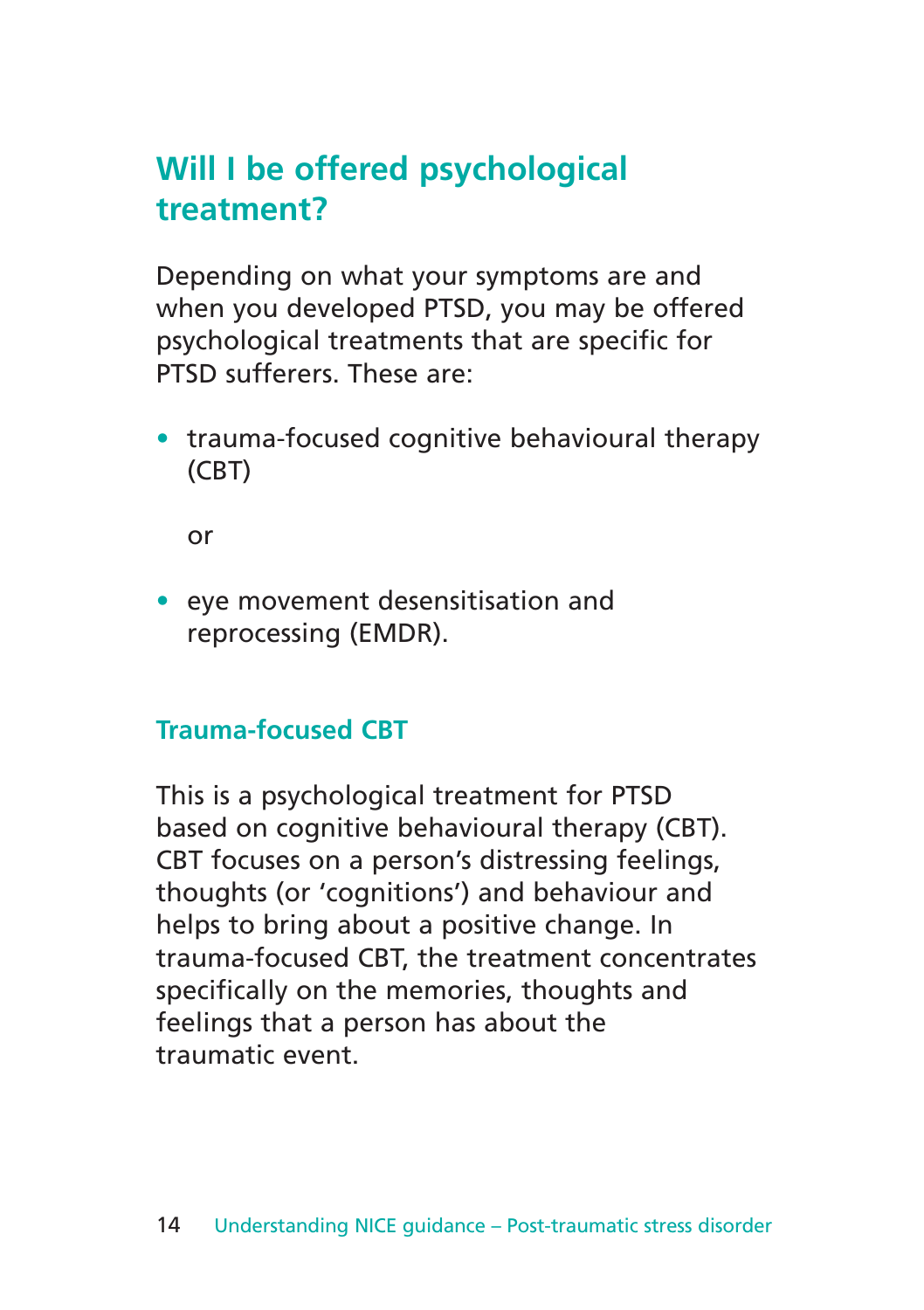If you are offered this treatment, your healthcare professional will encourage and help you to gradually recall and think about the trauma. This can be done in various ways including listening to recordings of your own account of the trauma. You will be given help to cope with any emotional distress and behavioural problems that may arise during treatment.

As the painful and traumatic memories begin to decrease, you may be encouraged and helped to start activities that you have been avoiding since the trauma, such as driving a car if you have avoided driving since an accident.

#### **Eye movement desensitisation and reprocessing (EMDR)**

This is another psychological treatment for PTSD, in which a healthcare professional will help you to look at your memories of the trauma (including all of the negative thoughts, feelings and sensations experienced at the time of the event). EMDR aims to change how you feel about these memories and helps you to have more positive emotions, behaviour and thoughts.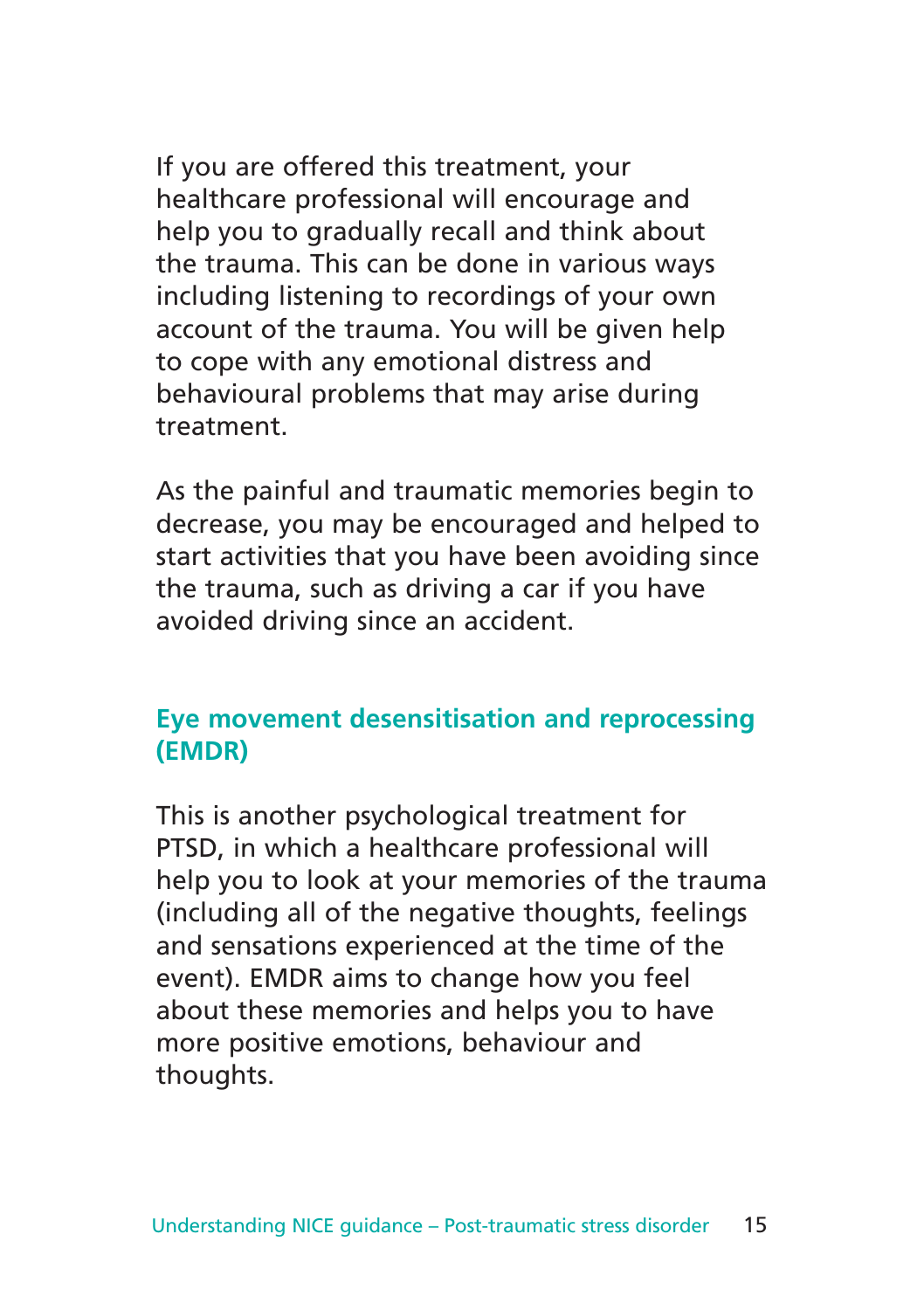During EMDR, you will be asked to concentrate on an image connected to the traumatic event and the related negative emotions, sensations and thoughts, while paying attention to something else, usually the therapist's fingers moving from side to side in front of your eyes. After each set of eye movements (about 20 seconds), you should be encouraged to let go of the memories and discuss the images and emotions you experienced during the eye movements. This process is repeated, this time with a focus on any difficult, persisting memories. Once you feel less distressed about the image, you should be asked to concentrate on it while having a positive thought relating to it. It is hoped that through EMDR you can have more positive emotions, thoughts and behaviour in the future.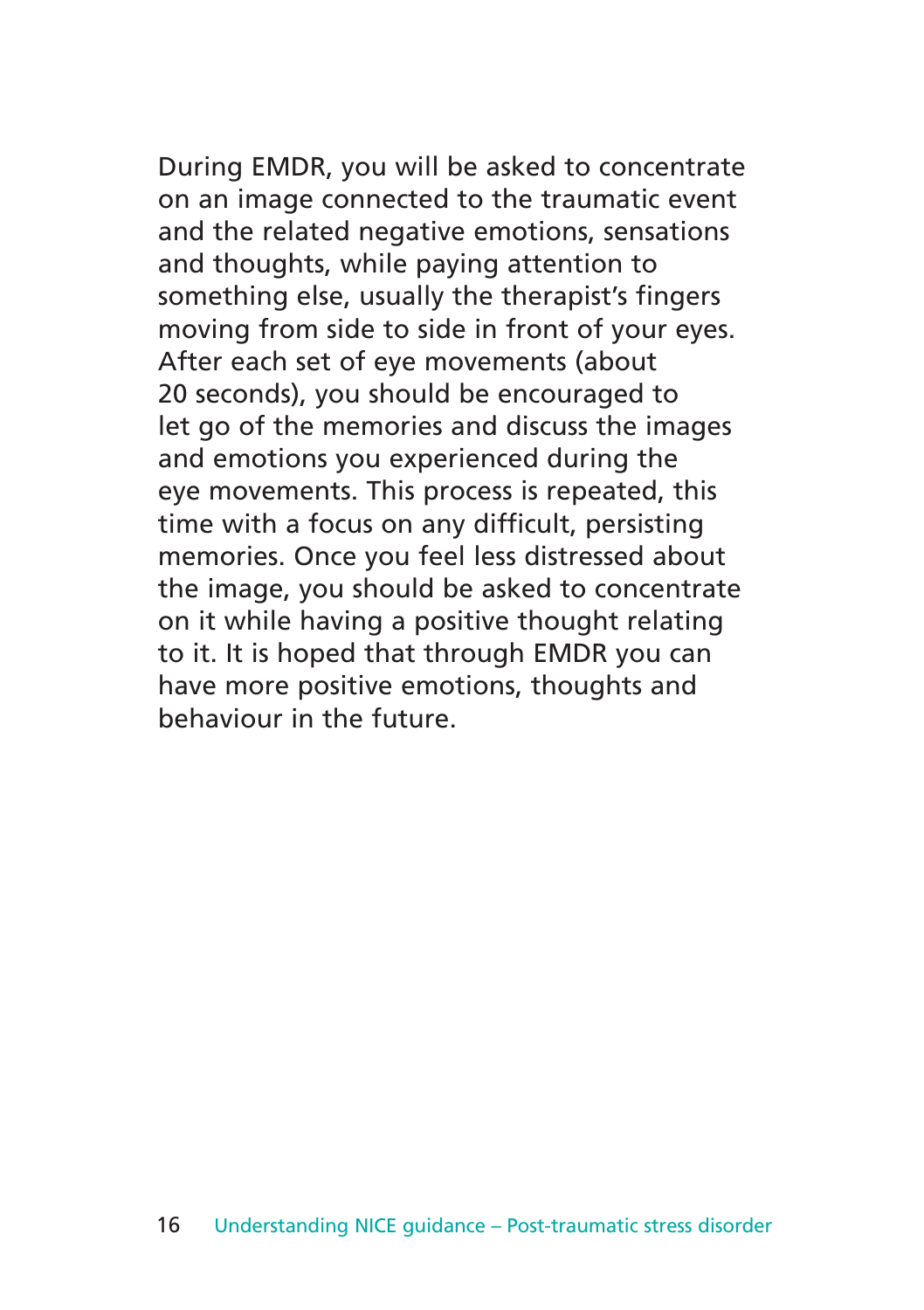**If you have developed PTSD within 3 months** of a traumatic event you should be offered traumafocused CBT. Depending on how you are feeling, a course of treatment is likely to be 8–12 sessions lasting for 60–90 minutes each. If your symptoms are severe, treatment may be started in the first month after the trauma and may take only 4 or 5 sessions. A delay in beginning treatment should not affect the success of the treatment. Trauma-focused CBT should normally be provided on an individual outpatient basis, which means that you will go to a hospital or clinic for your appointments but will not have to stay overnight.

#### **If you have had PTSD for more than 3 months**

you should be offered a course of traumafocused psychological treatment (trauma-focused CBT or EMDR). These treatments should normally be provided on an individual outpatient basis. If you have experienced a single trauma, a course of treatment is likely to be 8–12 sessions, usually lasting for 60–90 minutes each.

It may be necessary to have more than 12 sessions of treatment if you have experienced the traumatic death of a relative or friend, if the trauma has resulted in a long-term problem or disability, or if you have lived through a series of traumatic events.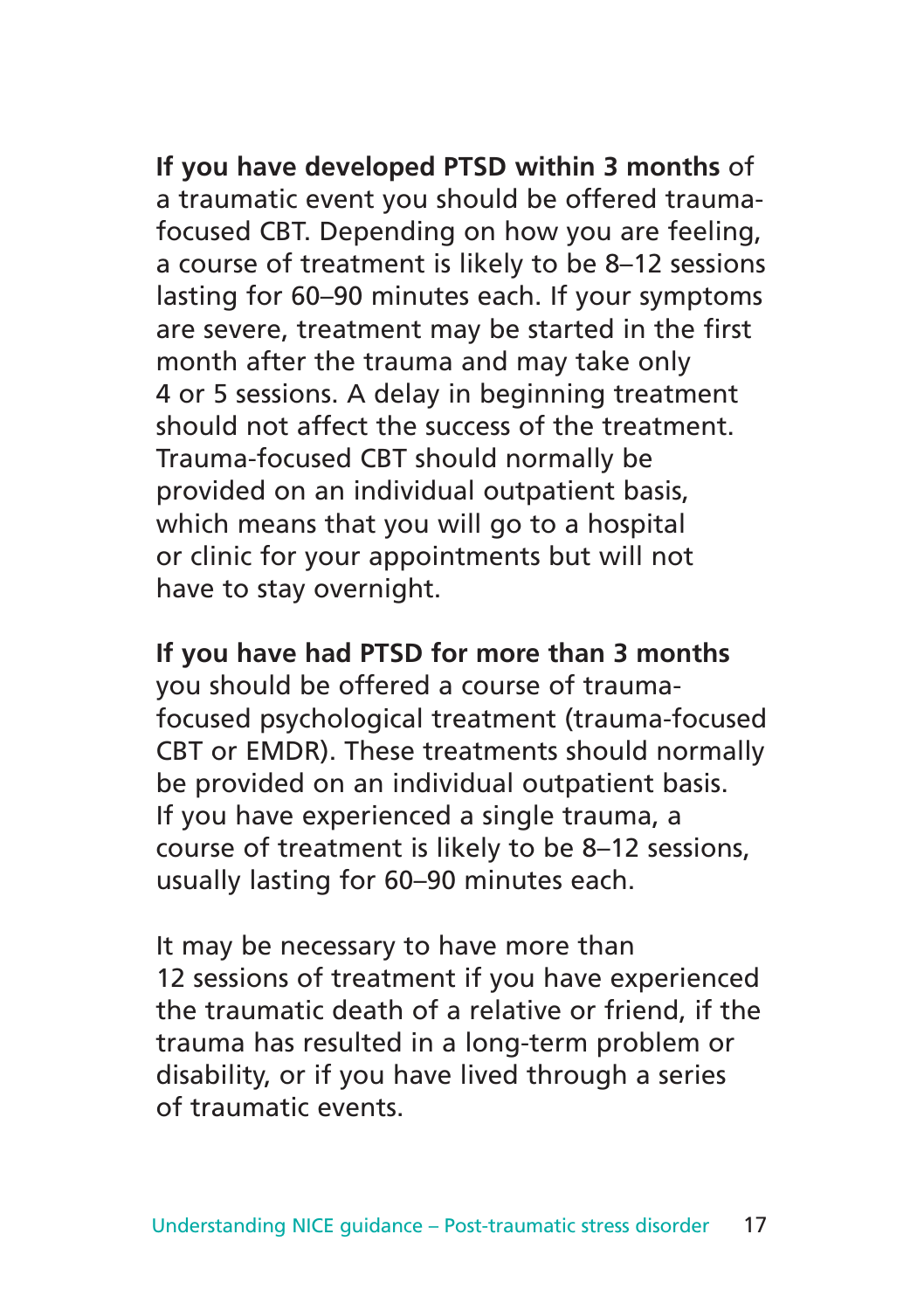#### **General information about psychological treatment**

Sessions should take place at regular intervals (usually at least once a week if you have developed PTSD recently).

During treatment you will be asked about your memories of the trauma, but you may not be asked to talk about it in the first few weeks. When the trauma is discussed you may be offered a slightly longer session (of about 90 minutes). Healthcare professionals should understand that it will be difficult and stressful for you to talk about the trauma, and should offer support so that the treatment is not too upsetting.

If you miss an appointment your healthcare professional may contact you to see how you are feeling and ask why you didn't go.

You should not usually be offered treatments on their own that have not been designed or properly tested for people who have experienced trauma. These include relaxation therapy, hypnotherapy, supportive therapy, nondirective therapy, systemic psychotherapy and psychodynamic therapy.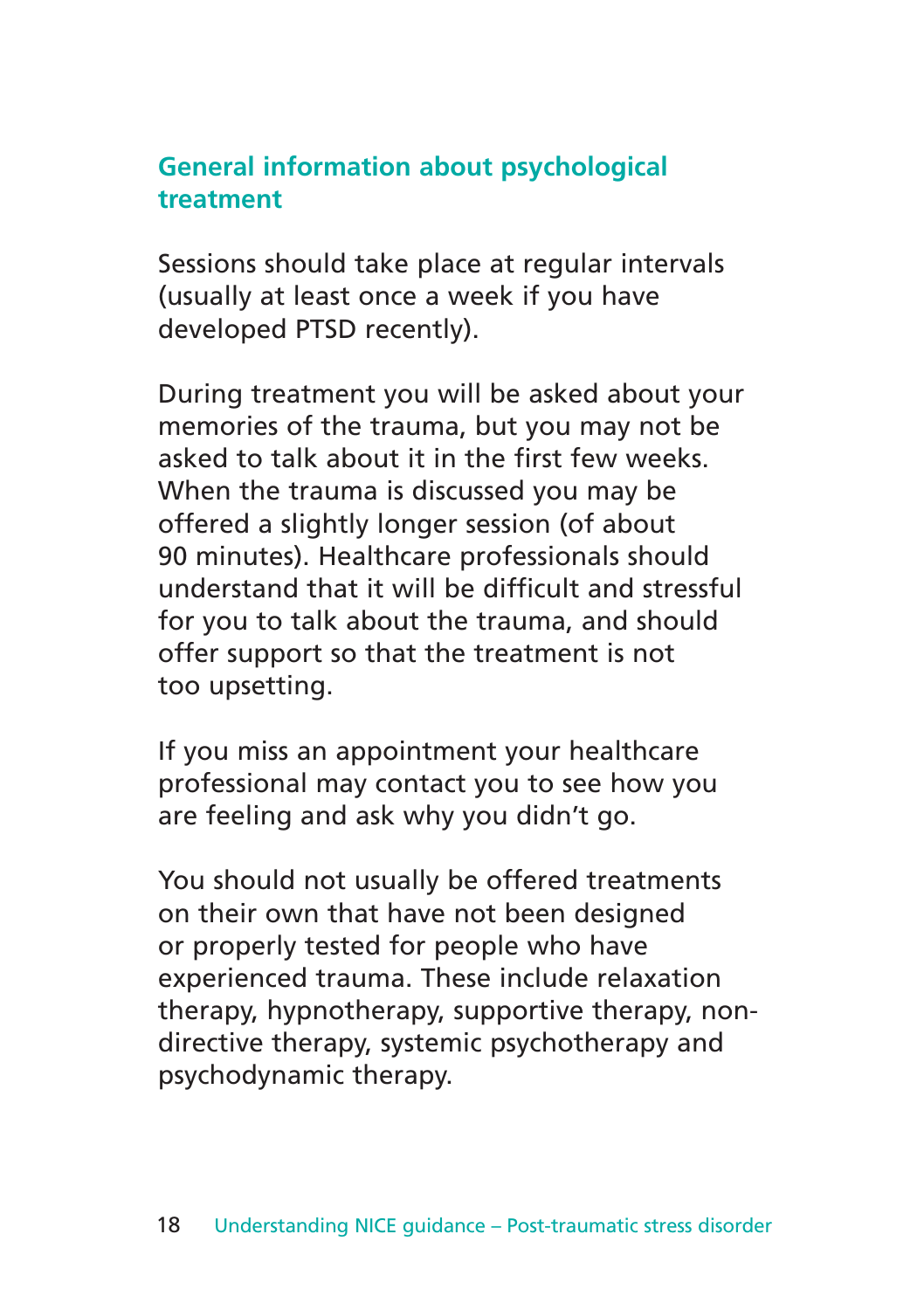#### **Is psychological treatment suitable for everyone with PTSD?**

Psychological treatments designed for PTSD sufferers have been shown to be an effective way of helping most people feel better, but this depends on when the traumatic event occurred, when you developed PTSD, and how you are feeling.

You should **not** normally be offered a single session of psychological therapy (often called 'debriefing') immediately after a traumatic event such as a major disaster, because research has shown this is not very helpful and may make you feel worse later. Instead, you should be offered practical support and information about how to cope over the following weeks.

### **What if I don't feel better after psychological treatment?**

Your healthcare professional may suggest you try a different psychological treatment, or offer you a course of medication while you are having the therapy.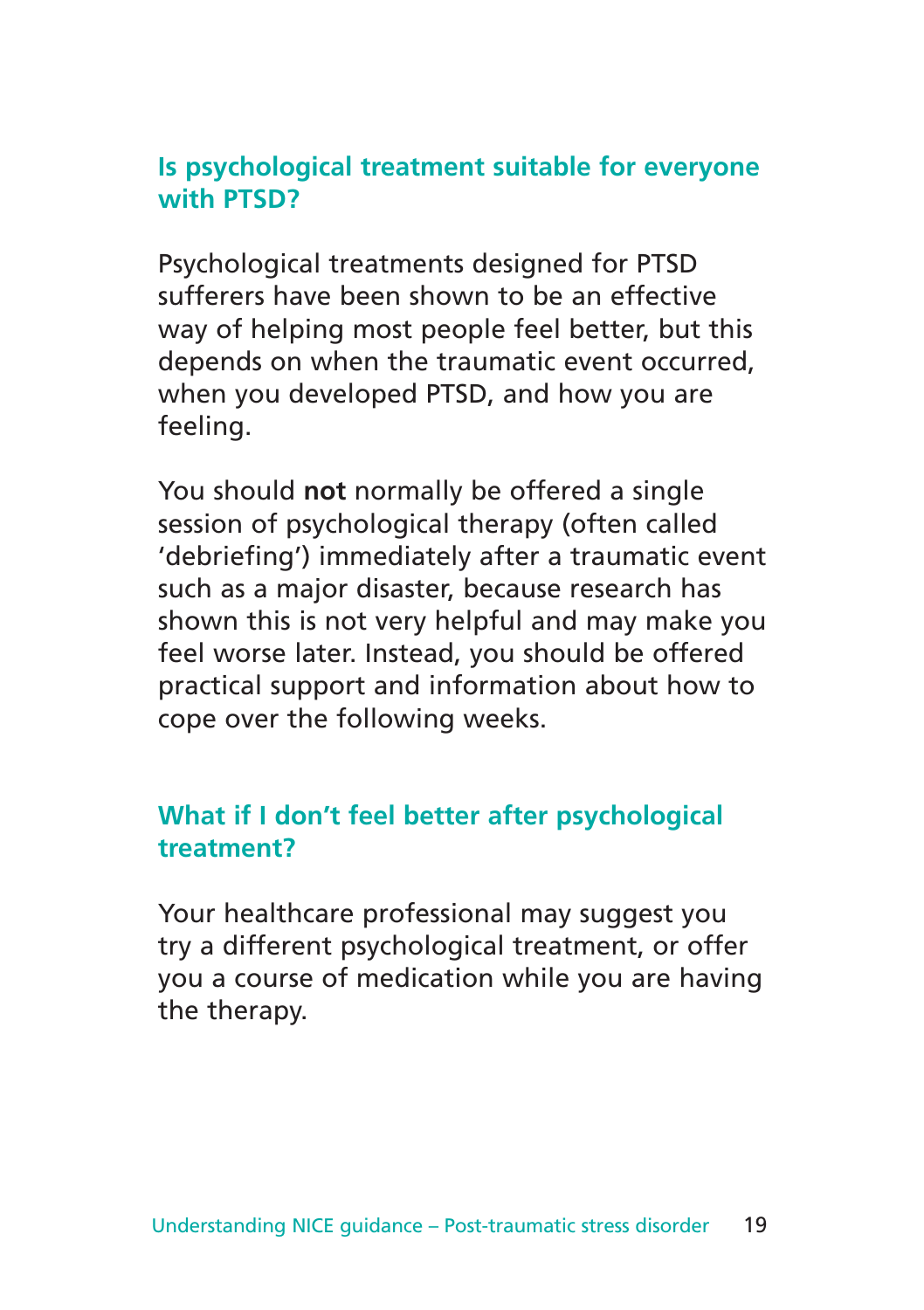**Questions you could ask your healthcare professional if you do not feel better after psychological treatment.**

- I had expected to feel differently from how I am feeling now. Can we discuss how I am getting on?
- Do we need to look at different types of treatment or do we need to extend the period of treatment?
- Can we discuss ways to help me cope better?

## **Will I be offered medication?**

Medication may help to treat adults with PTSD but for most people it is not as helpful as trauma-focused psychological treatment. Healthcare professionals should usually offer you psychological treatment before medication, but you may also be offered medication if:

• you prefer not to have psychological treatment, or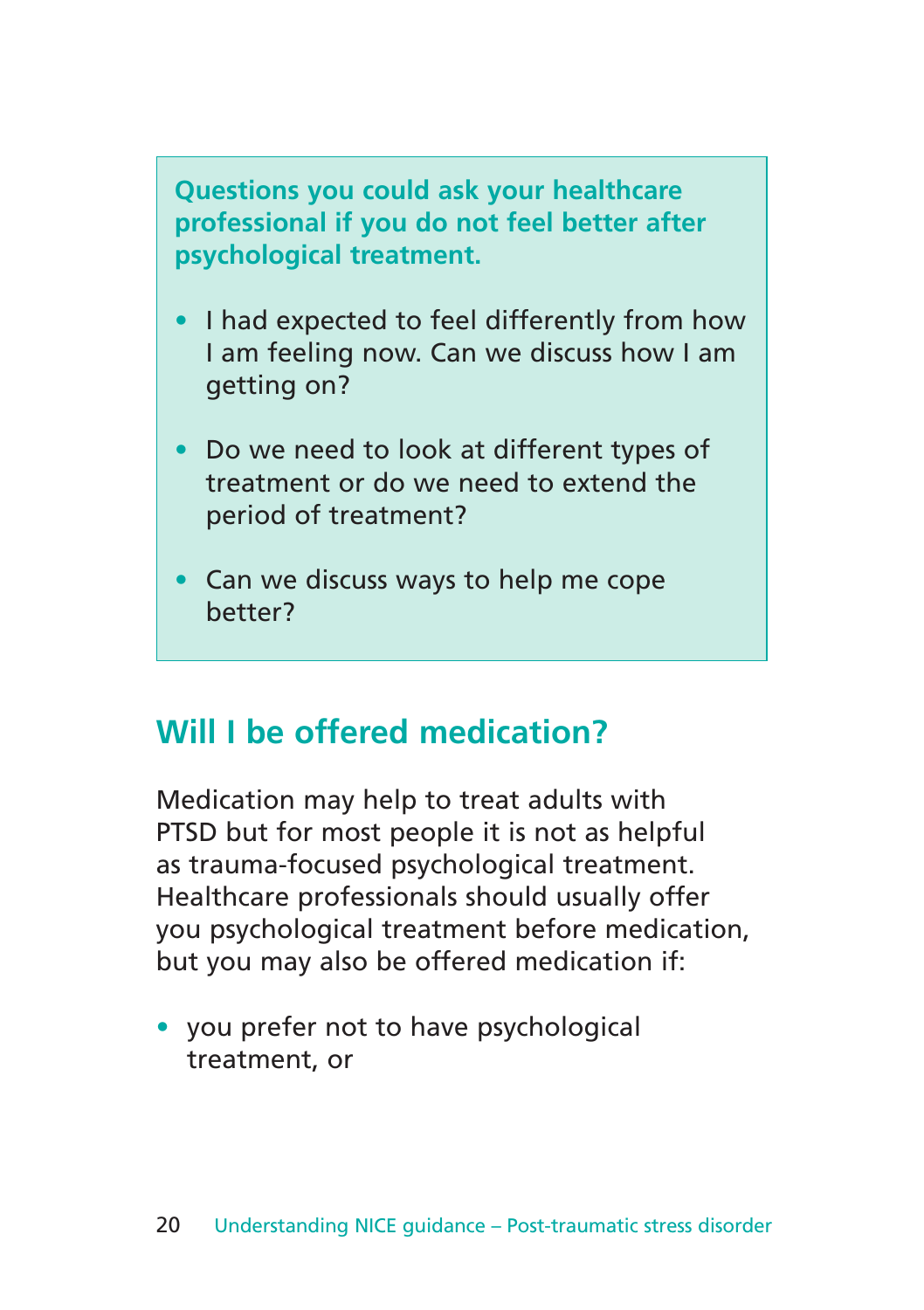- it would be very difficult for you to start psychological treatment because of threat of further trauma (for example, violence at home), or
- psychological treatment has not helped you.

You may be offered medication **in addition** to psychological treatment if the psychological treatment is not helping you or if you have depression.

See page 30 for information on the use of medication for children and young people.

### **What kind of medication can be used to treat PTSD?**

The medication offered should be an antidepressant because, even if you are not suffering from depression, this type of medication has been shown to help people with PTSD. There are different types of antidepressants, but research has shown that the following can be effective for PTSD sufferers:

- paroxetine (a selective serotonin reuptake inhibitor, or SSRI)
- mirtazapine (a new kind of antidepressant)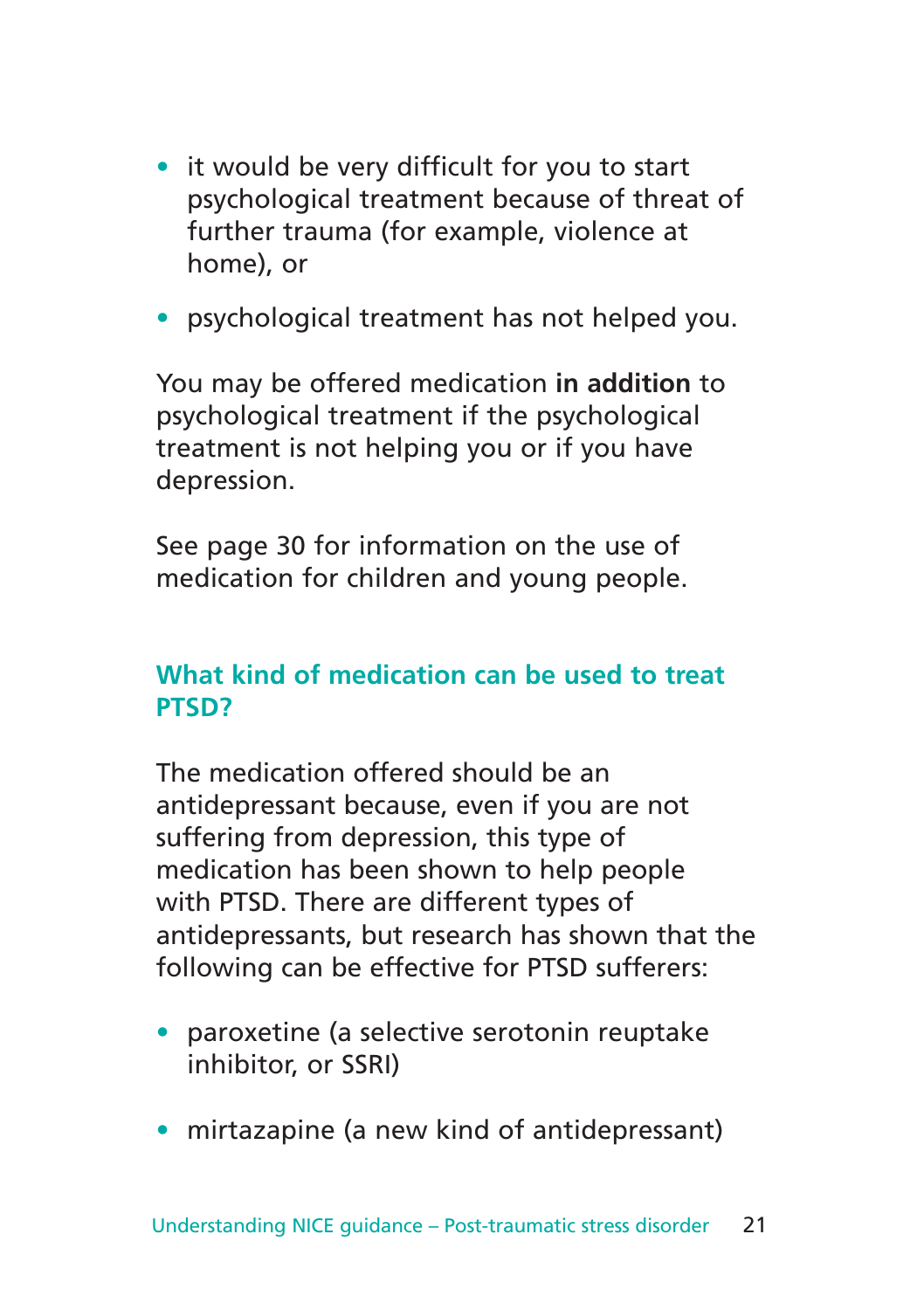- amitriptyline (a tricyclic antidepressant)
- phenelzine (a monoamine oxidase inhibitor, or MAOI).

Paroxetine and mirtazapine can be prescribed for PTSD by your GP, but generally amitriptyline and phenelzine should only be prescribed for PTSD under the supervision of a mental health specialist<sup>2</sup>. With phenelzine, there are some specific cautions and advice about diet that you should be given on an advice card when the medicine is first prescribed. You should discuss these with your doctor.

#### **What should I know about the medication?**

Before you start taking antidepressant medication your healthcare professional should give you information about possible side effects. You should be told that when you first take antidepressants, particularly SSRIs, there is the possibility of symptoms such as anxiety, agitation, thoughts about suicide, and feeling as if you can't sit or stand still (called 'akathisia'). You should be advised to contact your healthcare professional immediately if

<sup>&</sup>lt;sup>2</sup> Paroxetine is the only drug listed with a current UK product licence for PTSD at the date of publication (March 2005).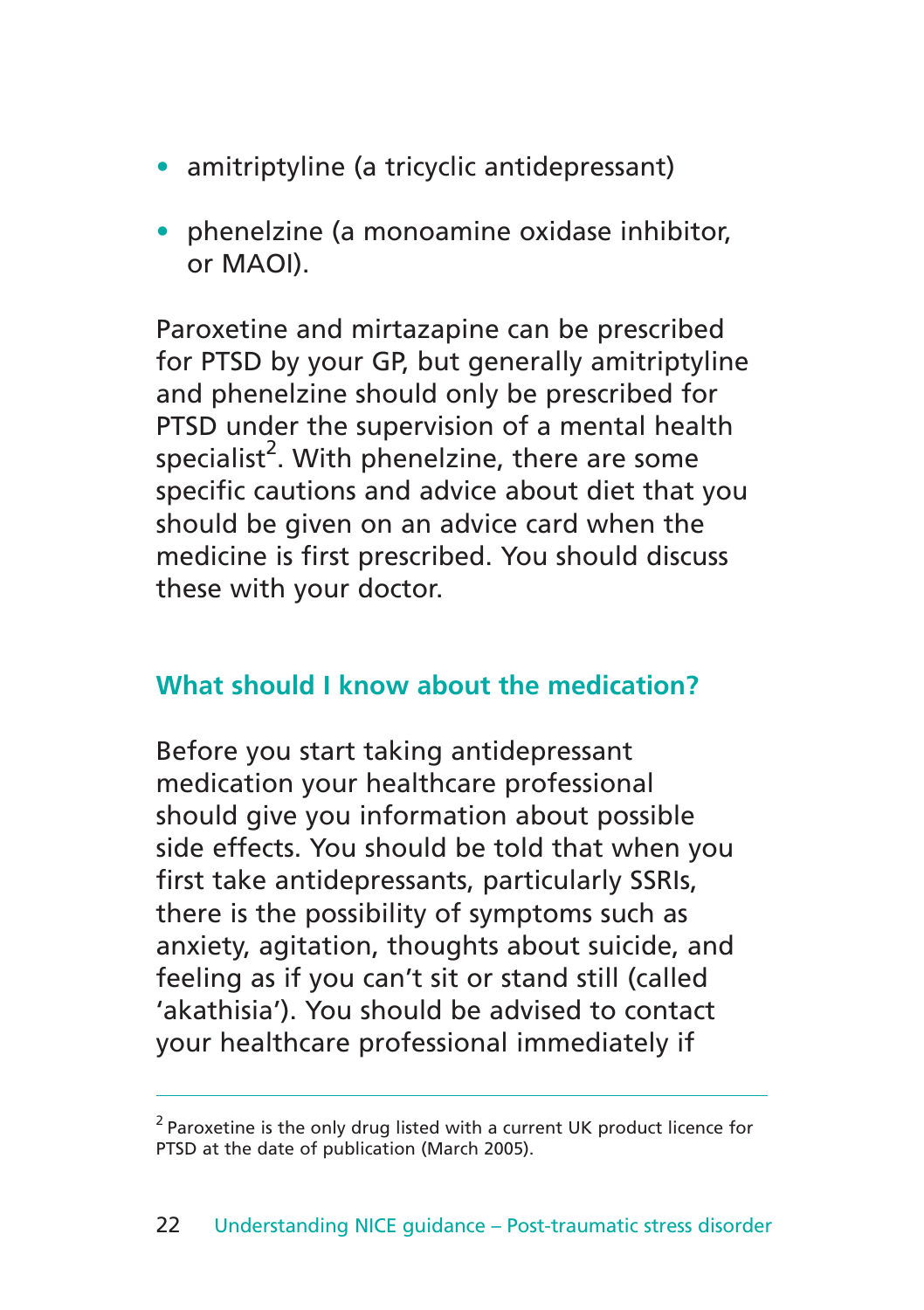you have any of these side effects and they are distressing in any way.

Whichever medication you are taking, you should be told that you may experience unpleasant symptoms when you stop taking the medication (see page 24), miss doses or reduce the dose. These symptoms are usually mild, but can sometimes be severe, and occur more frequently with paroxetine than with the other antidepressants mentioned in this booklet.

If you are prescribed an antidepressant, your healthcare professional should usually see you 2 weeks after starting the medication and after that on a regular basis (this will depend on how you are feeling, but should usually be every 2–4 weeks in the first 3 months, and then less frequently after that). This is to make sure that the medication is helping you and not causing any major side effects.

If you are aged between 18 and 29 years you should usually be seen **1 week** after starting an antidepressant and then regularly after that. Whatever your age, if you have thoughts about suicide and are thought to be at risk, you should also be seen after 1 week and then regularly after that.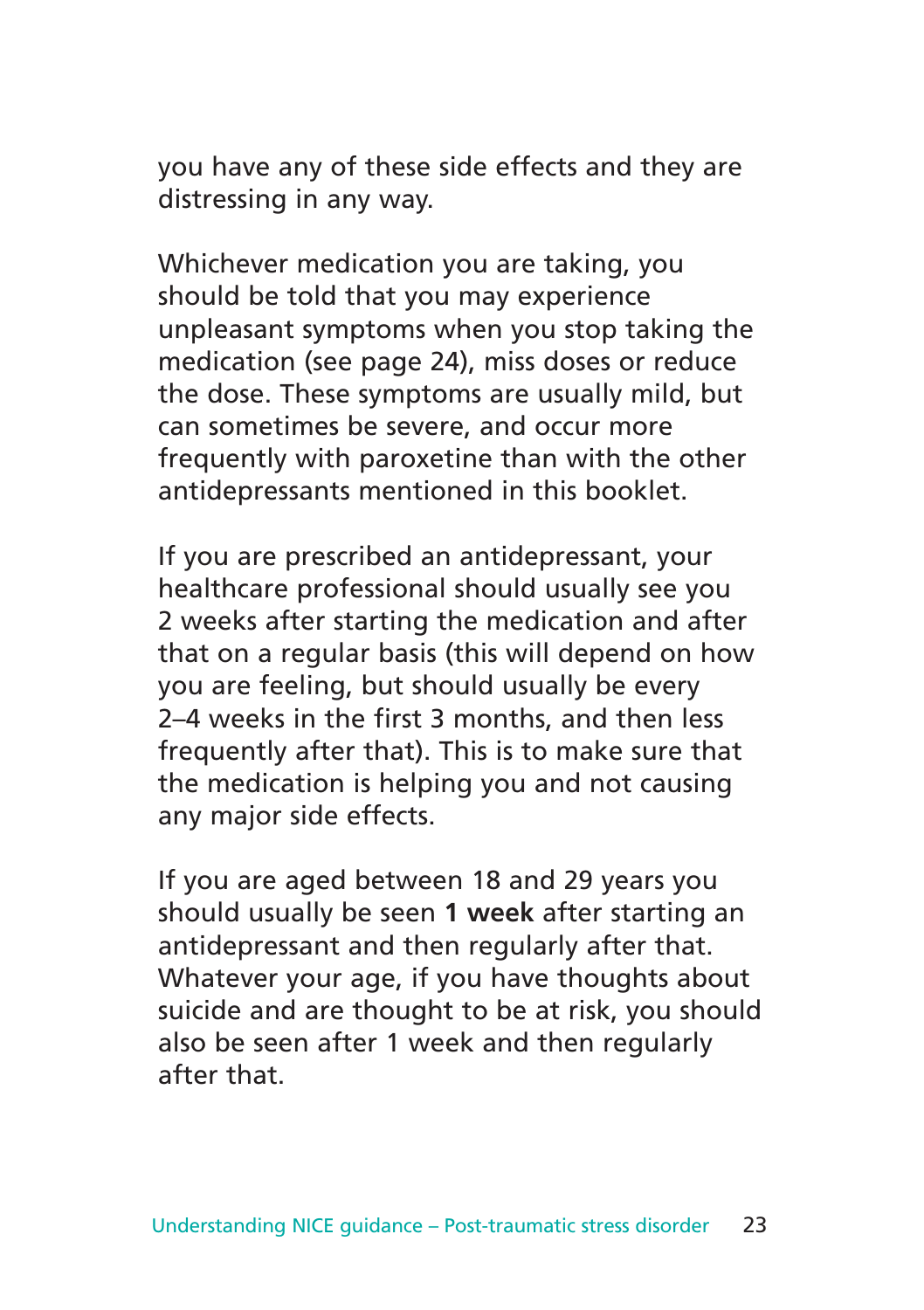When you first start taking antidepressants (particularly SSRIs) your healthcare professional should ask you if you have felt very restless, anxious or agitated, and if you have had thoughts about suicide.

### **How long should I take the medication?**

If the medication helps, you should be encouraged to continue with the treatment for at least 12 months. After this period of time the medication can be gradually reduced over 4 weeks and then stopped (for some people it may take longer). You may have a few mild symptoms when stopping the medication. If this happens, your healthcare professional should reassure you that this is common and check that your symptoms are not getting worse.

If you experience severe symptoms while reducing your medication, your healthcare professional may suggest you go back to the original dose, or offer another kind of similar antidepressant, and again gradually reduce the dose while monitoring your symptoms.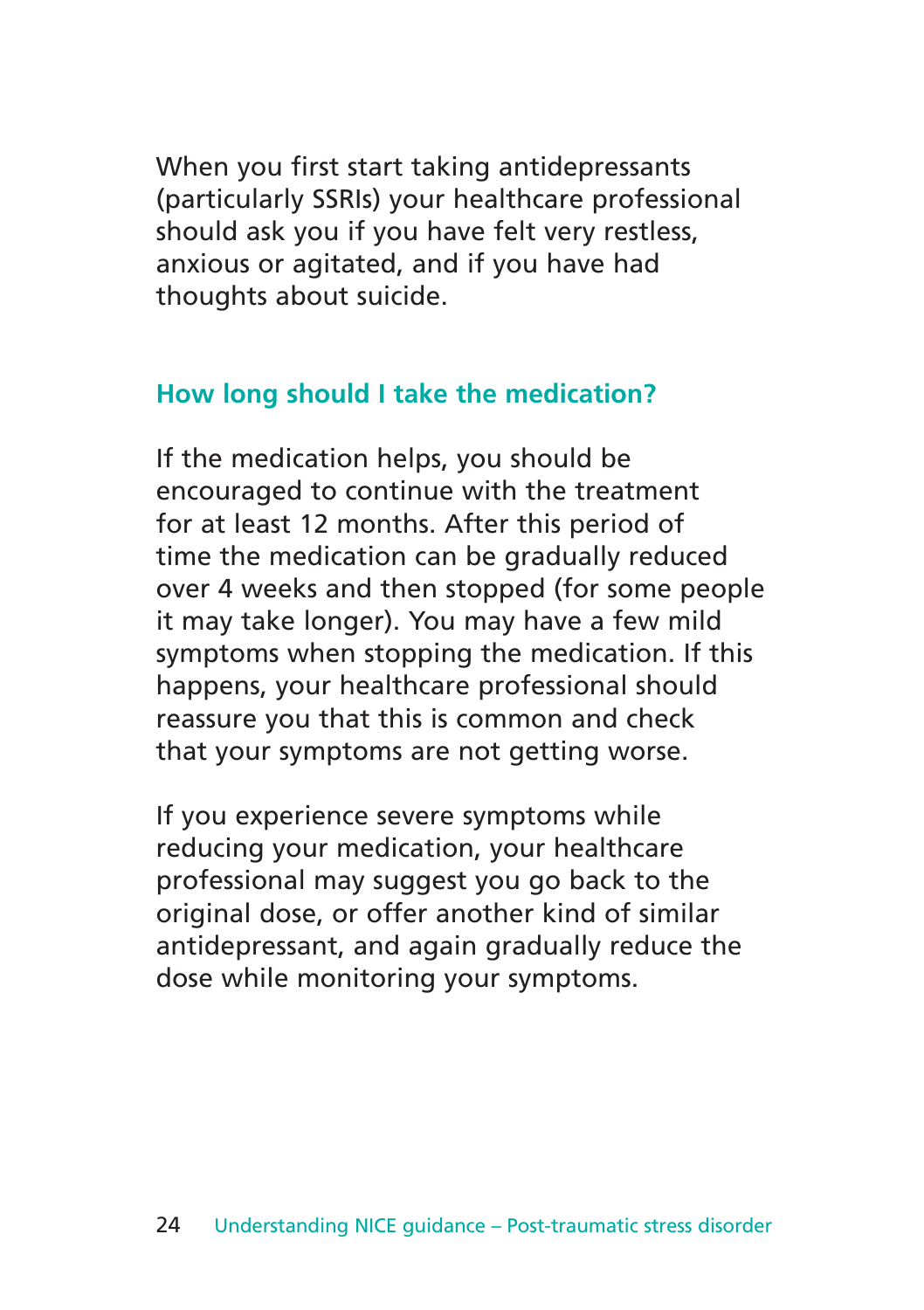#### **What happens if the medication prescribed has not helped me?**

If the medication has not been helpful, your healthcare professional should usually consider offering you a different antidepressant (selected from those specifically recommended for PTSD), or offer you a medicine called olanzapine in addition to your current medication.

#### **Can medication help me with sleep problems?**

If you are having trouble sleeping your healthcare professional may offer you medication. This may be a sleeping tablet (for short-term use only), or one of the antidepressants (specifically recommended for PTSD) that helps with sleep.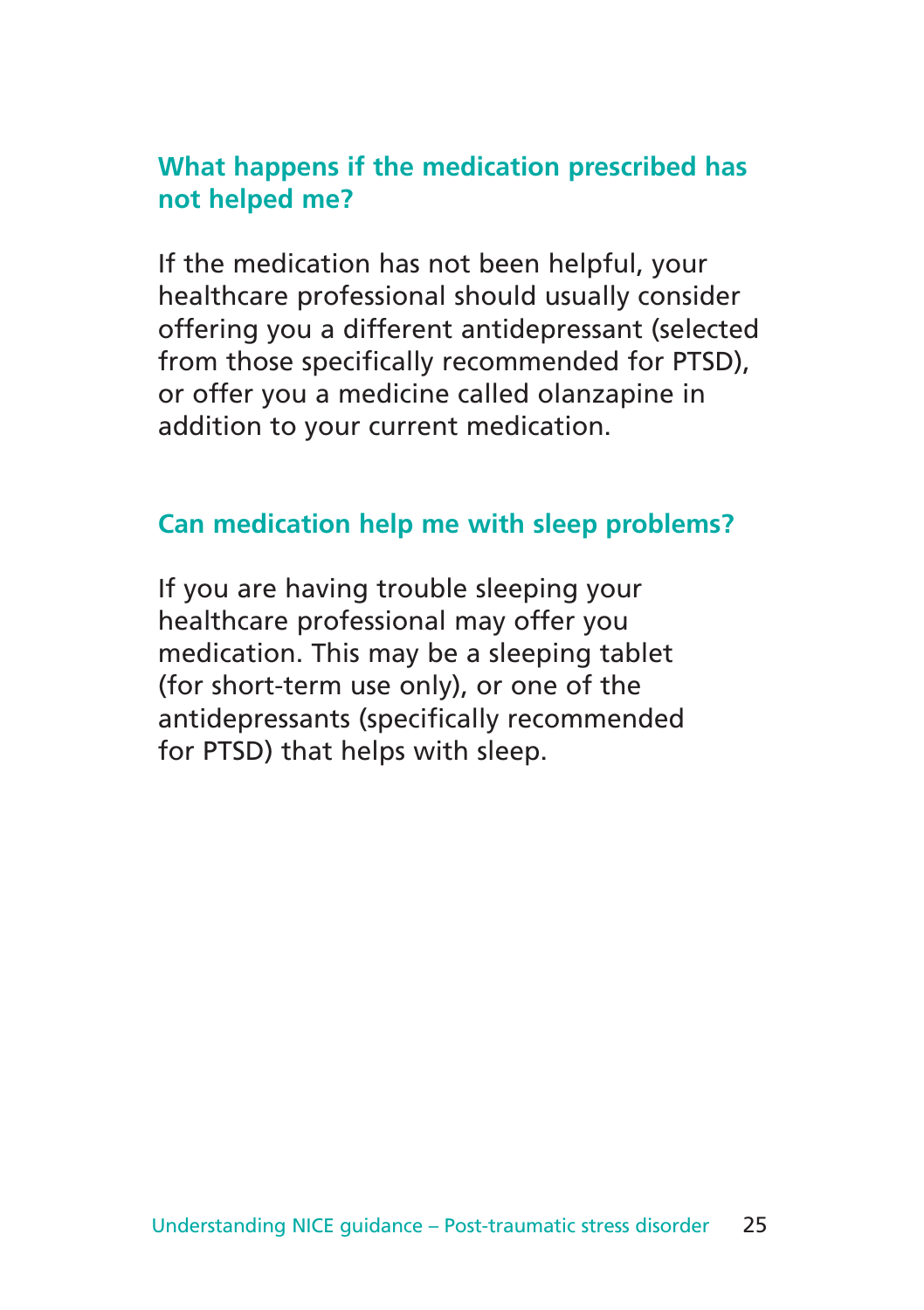**If you are offered antidepressant medication you could ask the following questions.**

- How will the medication help me?
- How long will it take before I start to feel better?
- How long will I have to take it for?
- Will it be easy to stop taking it?

**You should be told about possible side effects of antidepressants, but if you are unsure you could also ask the following questions.**

- Does this medication have any side effects?
- Will the side effects affect my daily life, or physical or psychological health?
- What should I do if I get any of these side effects?
- How long will the side effects last?
- Is there a leaflet or other written material about the medication that I can have?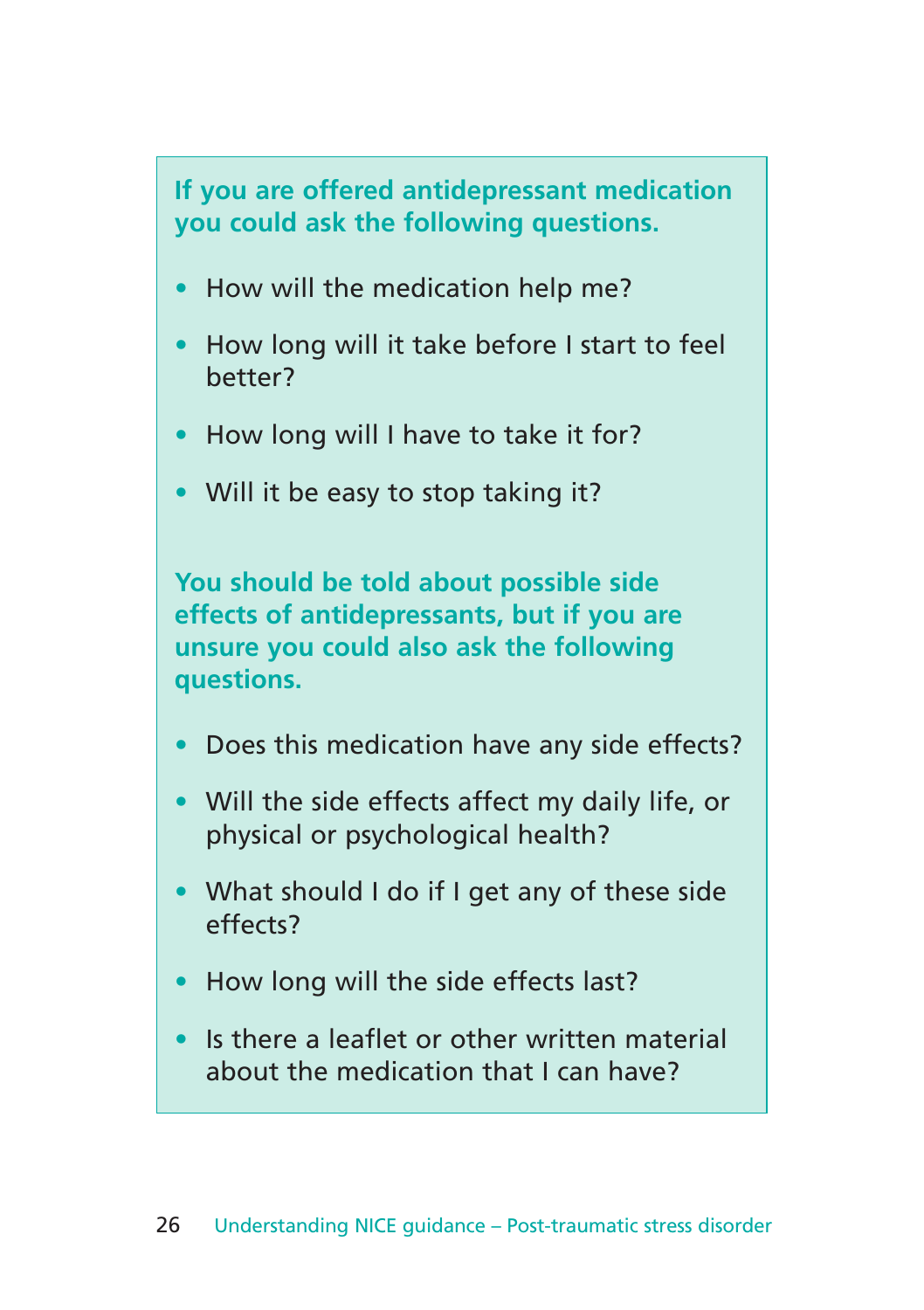### **I have other illnesses or problems besides PTSD. Will this affect my treatment for PTSD?**

If you have PTSD and also have depression you should be offered treatment for both. Usually the PTSD will be treated first, because depression often improves as the symptoms of PTSD improve, but if you have severe depression, the depression will usually be treated first.

If healthcare professionals think that you may be at risk of harming yourself or others, they should try and deal with this problem first to make sure you are safe.

If you take recreational drugs and/or alcohol, this may affect your treatment for PTSD, so healthcare professionals should treat any drug or alcohol problem first.

If you have other personal and relationship problems that have been around for a long time you should still be offered trauma-focused psychological treatment, but you may receive treatment for longer than 8 sessions.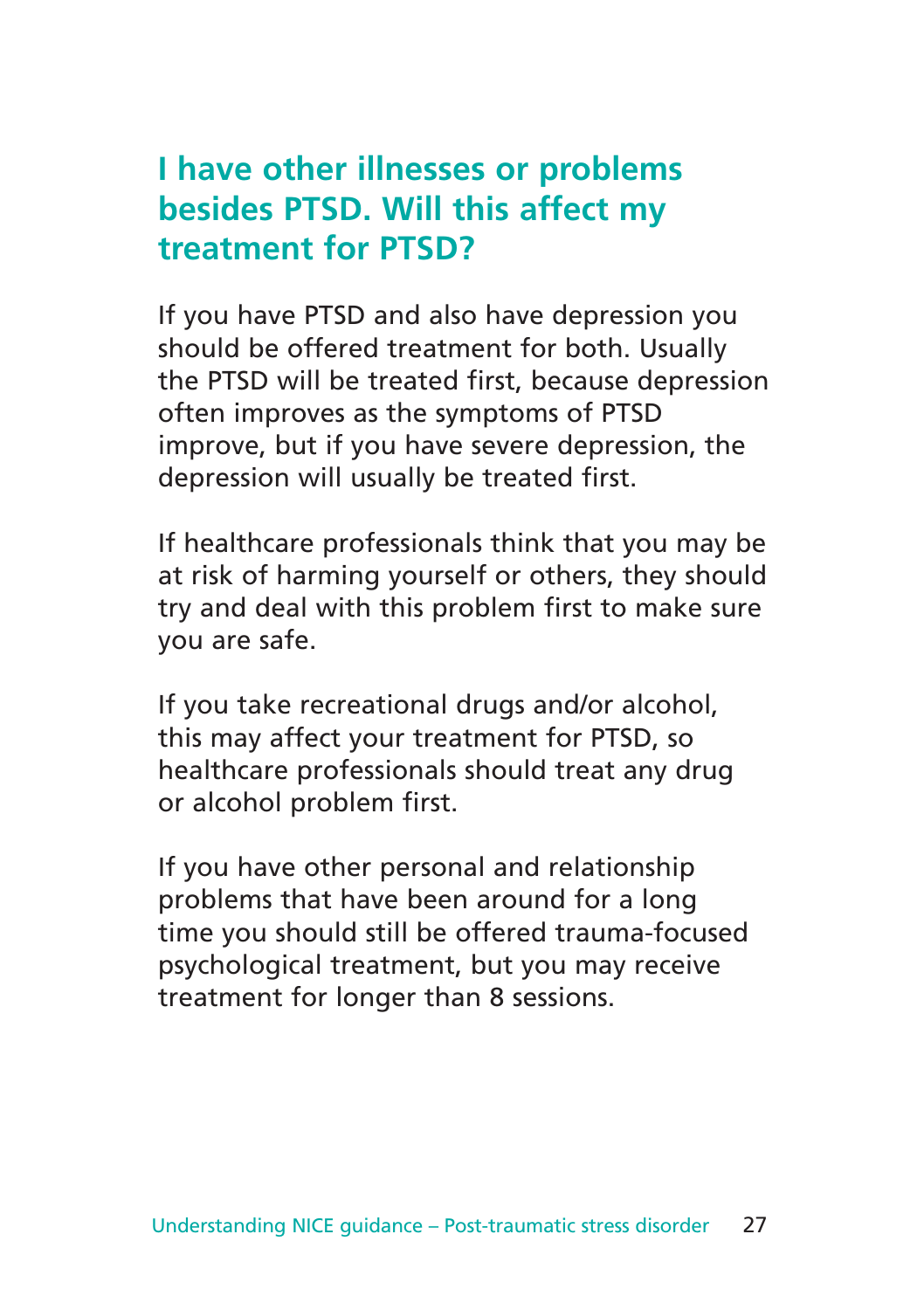If you have lost a family member or friend due to an unnatural or sudden death your emotions may be overwhelming, and you may have what is sometimes called 'traumatic grief'. Your GP should also be able to provide you with information about professionals who have training and experience in this area. But if you think you have PTSD, it is best to see your GP.

### **Will my treatment be affected if I am seeking compensation?**

No. Healthcare professionals should not delay treatment or refuse to treat you because you are seeking compensation as a result of a traumatic event.

## **Will I be offered any other kind of help by healthcare professionals?**

In addition to any support you are receiving from family members and/or carers, healthcare professionals should give you information on where to get further practical and social support if you need it.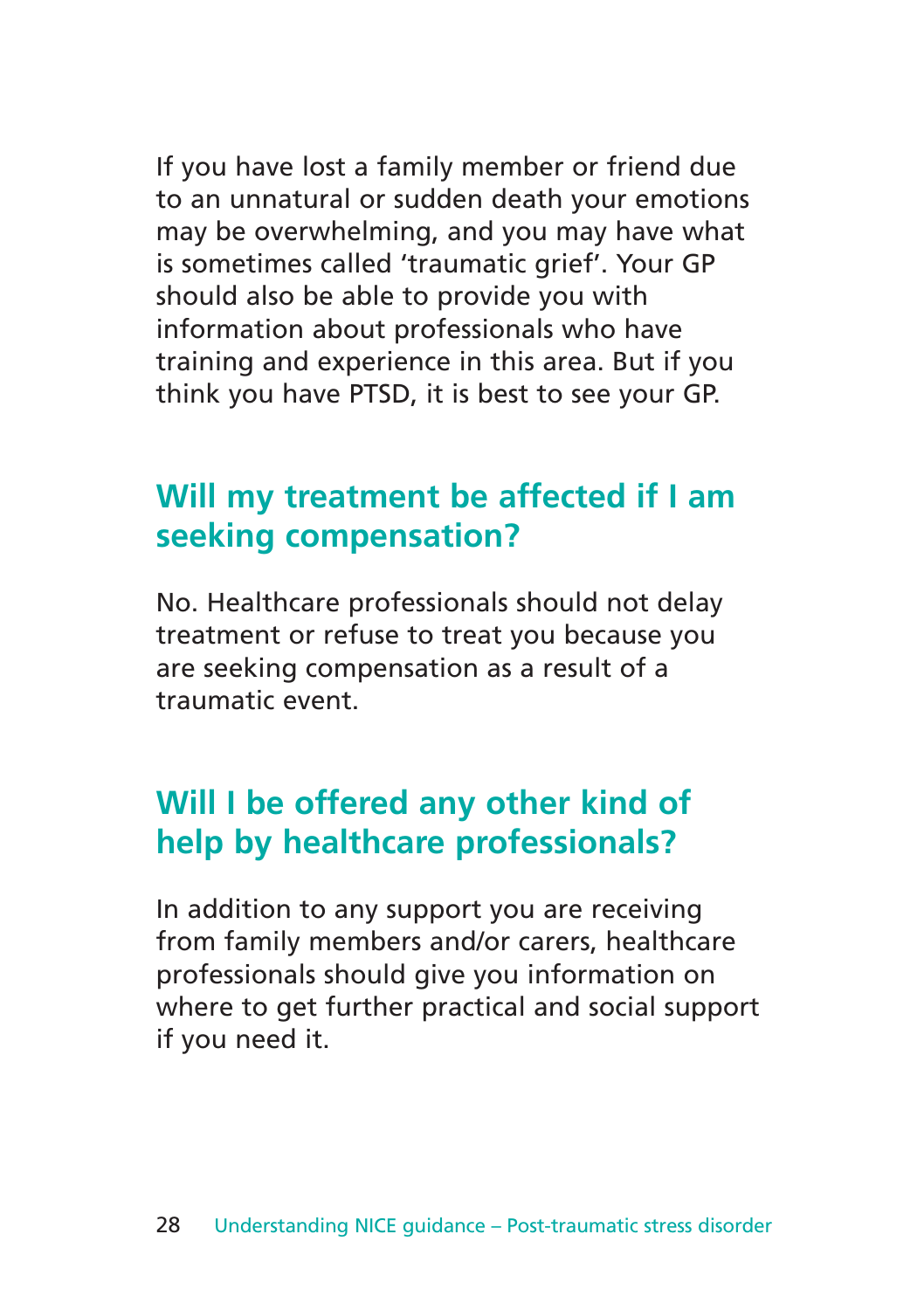## **What treatments are available for young people?**

If you are a child or young person you should be offered a type of psychological treatment for PTSD called 'trauma-focused cognitive behavioural therapy (CBT)' (for more information see page 14). You can receive this treatment if you have had PTSD for a short time or a longer time. It involves talking to a healthcare professional about what happened and how you are feeling. If this makes you feel very upset, your healthcare professional should try to understand and help you to take things slowly.

**If you have developed PTSD recently (within the last month)** and you feel very distressed, you should be offered psychological treatment (but this is not always appropriate for younger children).

#### **If you have had PTSD for months or years**

you should also be offered psychological treatment. You should normally see your doctor between 8 and 12 times (at least once a week). Each meeting should usually last for 1 hour, but when you talk about what happened to you, the meeting should usually last for about an hour and half. The same doctor should see you for all of your meetings.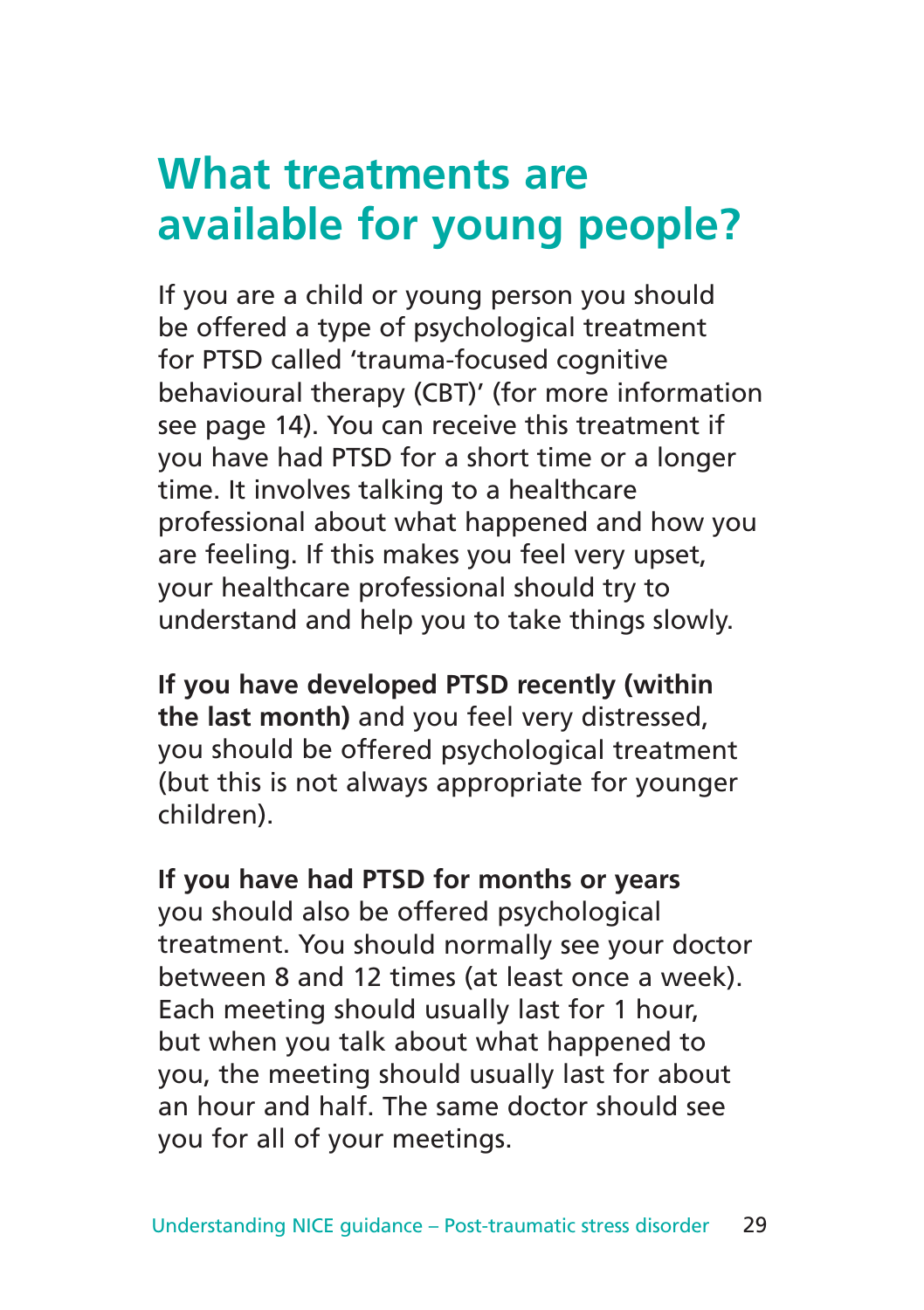Usually, it is important that you receive most of your treatment on your own with the healthcare professional. But your healthcare professional may suggest that members of your family or carers are involved in your treatment if he or she thinks it may help. This should be agreed with you before it happens.

Healthcare professionals should tell you (and a member of your family if appropriate) that only psychological treatments that are designed for PTSD should be used to treat PTSD. There is little evidence at the moment to show that other treatments (such as play therapy, art therapy and family therapy) can help young people with PTSD.

You should not usually be offered medicines to treat your PTSD, because there is not enough supporting evidence to recommend such treatments in children and young people.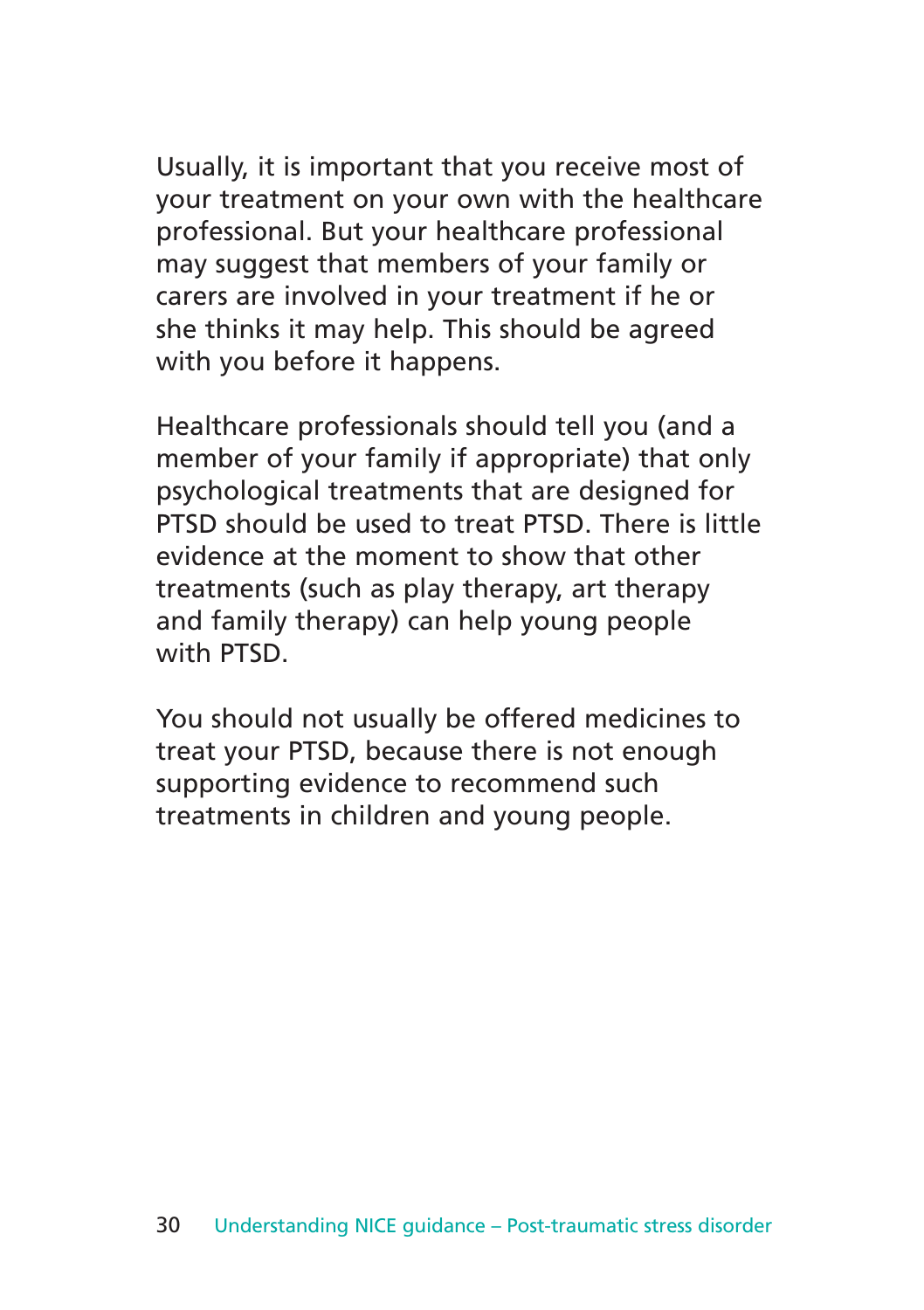## **Information for families and carers**

## **How can I support a family member with PTSD?**

As a family member or a carer you can have an important role in providing practical and emotional support to someone with PTSD. If it is appropriate and the person with PTSD consents, healthcare professionals should give you full information about common reactions to traumatic events, including the symptoms of PTSD and its course and treatment.

### **How can I find support for myself?**

Supporting a person with PTSD may be quite distressing. If this is the case, and you need further help, healthcare professionals should be sympathetic and understanding, and offer you further information about self-help groups, support groups and voluntary organisations. You can find information about the important role of carers at the website www.carers.gov.uk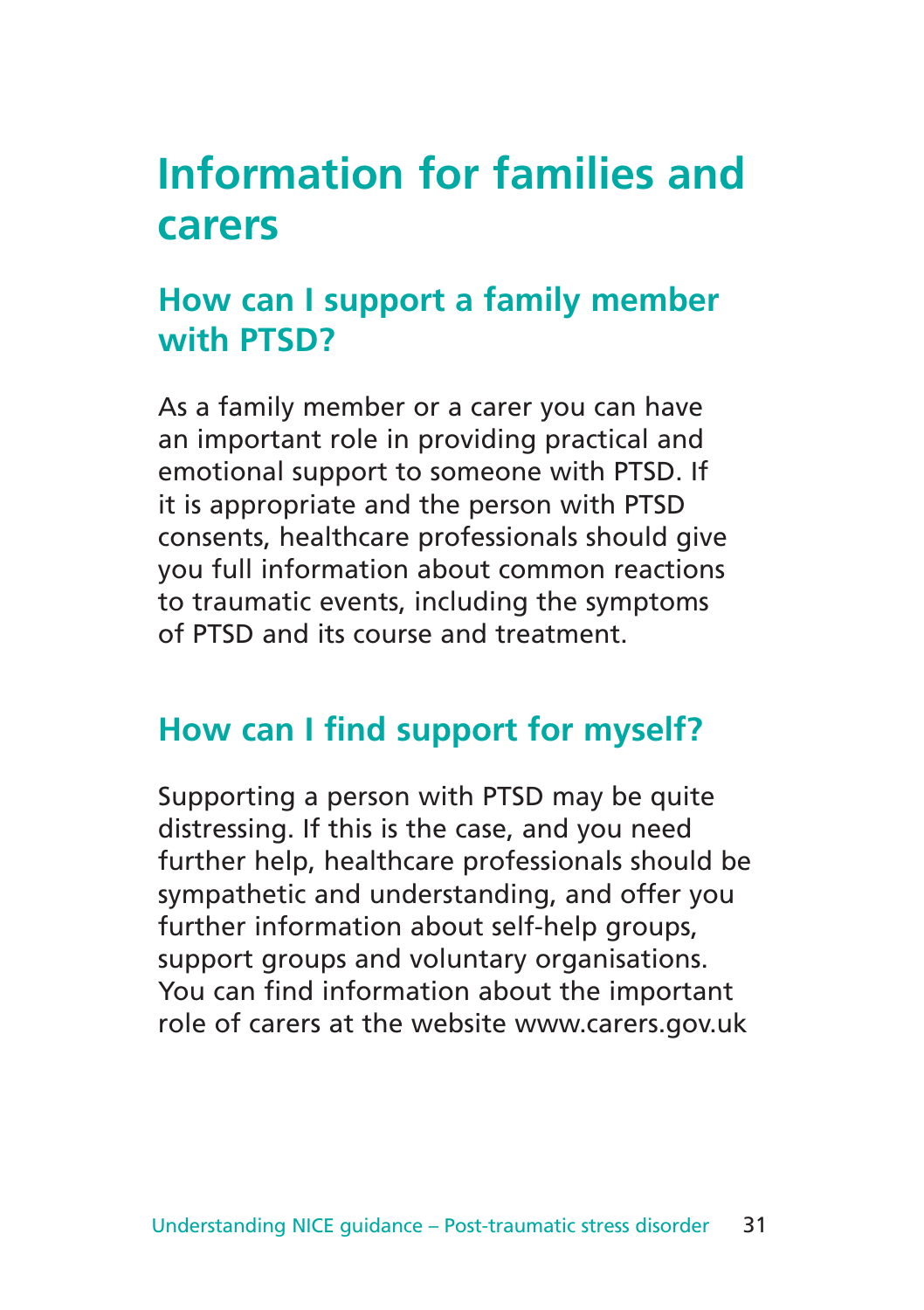If other members of the family have also experienced the traumatic event (for example a car accident, or the death or near death, of a relative) they may also develop PTSD. If so, care and treatment should address the needs of the whole family.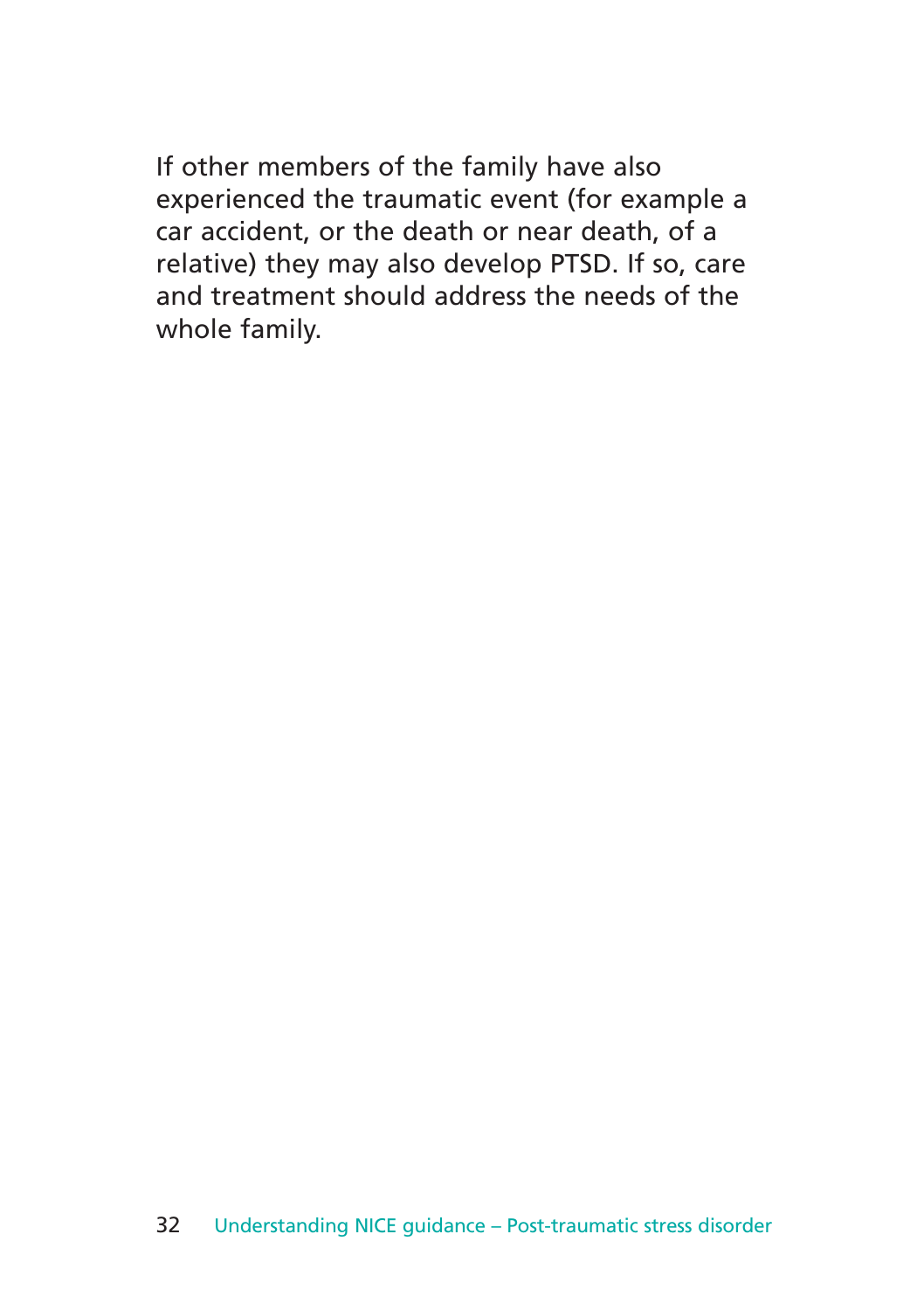## **Where you can find more information**

If you need further information about PTSD or the care that you are receiving, ask your doctor, nurse or other member of your healthcare team. You can discuss the NICE quideline or information in this booklet with them.

## **If you want to read the other versions of this guideline**

There are four versions of this guideline:

- this one
- the full guideline, which has all the recommendations, information on how they were developed and the evidence on which they were based
- the NICE guideline, which has all the recommendations
- the quick reference quide, which is a summary of the NICE guideline.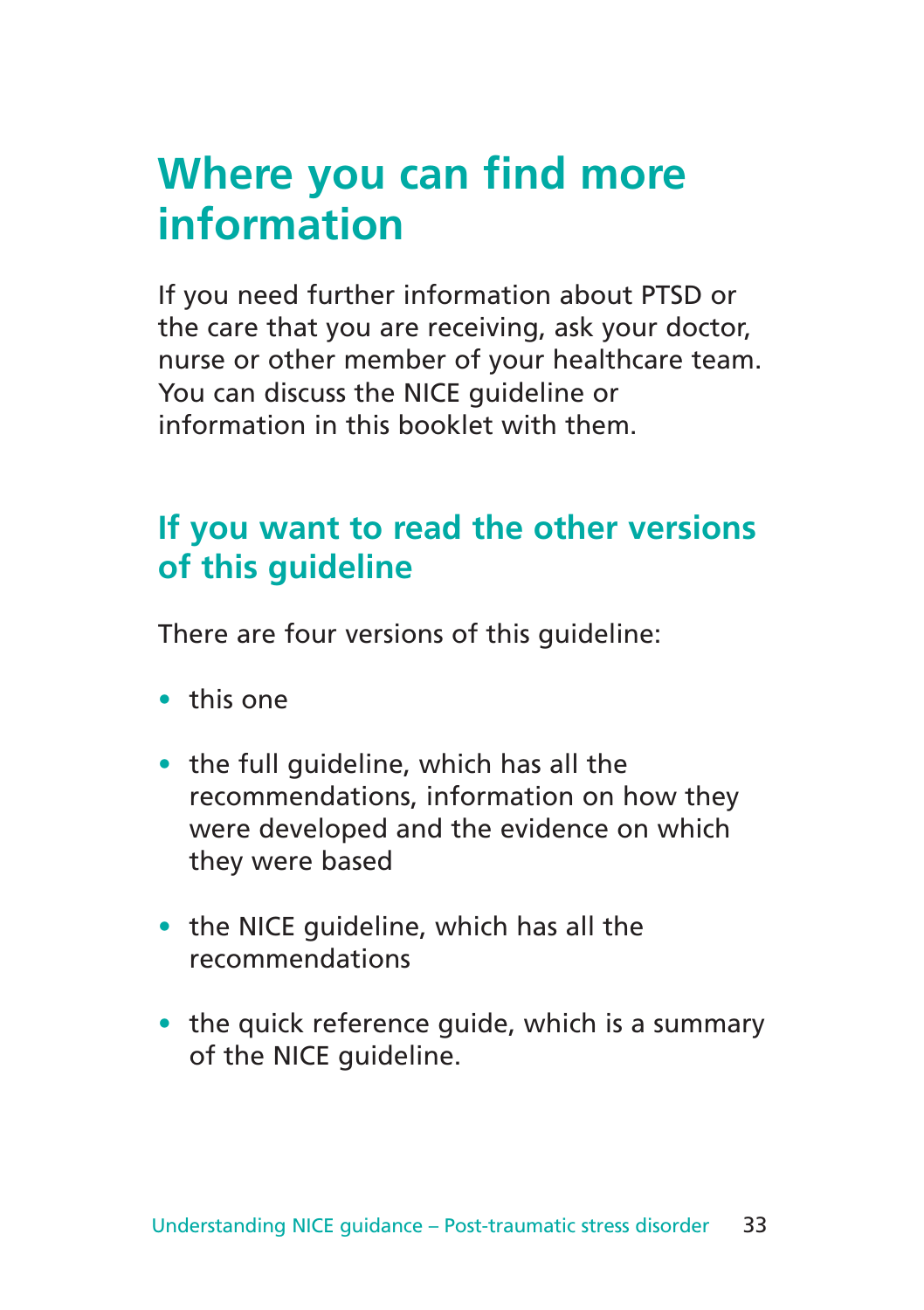All versions of the guideline are available from the NICE website (www.nice.org.uk/CG026). This version and the quick reference guide are also available from the NHS Response Line phone 0870 1555 455 and give the reference number(s) of the booklets you want (N0849 for this version, N0850 for this version in English and Welsh, and N0848 for the quick reference guide).

### **If you want more information about PTSD**

NHS Direct may be a good starting point for finding out more about PTSD. You can call NHS Direct on 0845 46 47 or visit the website at www.nhsdirect.nhs.uk or www.nhsdirect.wales.nhs.uk

There may be support groups for people with PTSD in your area. Your doctor or nurse should be able to give you more details. Information about local groups may also be available from NHS Direct or your local library or Citizens Advice Bureau.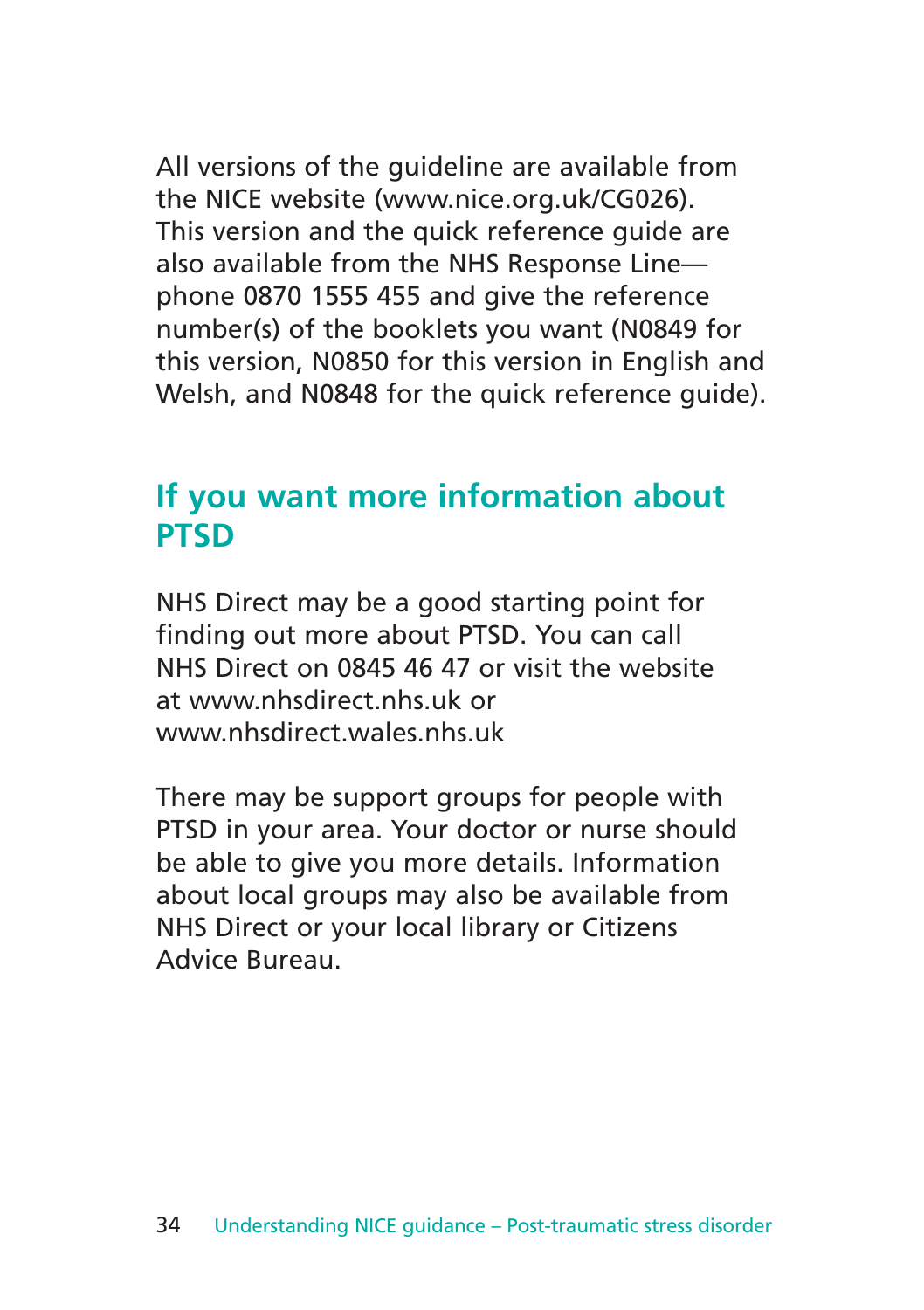### **If you want to know about related NICE guidance**

Information for the public on the following related guidance can be found on the NICE website.

- Anxiety: management of anxiety (panic disorder, with or without agoraphobia, and generalised anxiety disorder) in adults in primary, secondary and community care. NICE Clinical Guideline No. 22 (December 2004). Available from www.nice.org.uk/CG022publicinfo
- Depression: management of depression in primary and secondary care. NICE Clinical Guideline No. 23 (December 2004). Available from www.nice.org.uk/CG023publicinfo
- Self-harm: The short-term physical and psychological management and secondary prevention of self-harm in primary and secondary care. NICE Clinical Guideline No. 16 (July 2004). Available from www.nice.org.uk/CG016publicinfo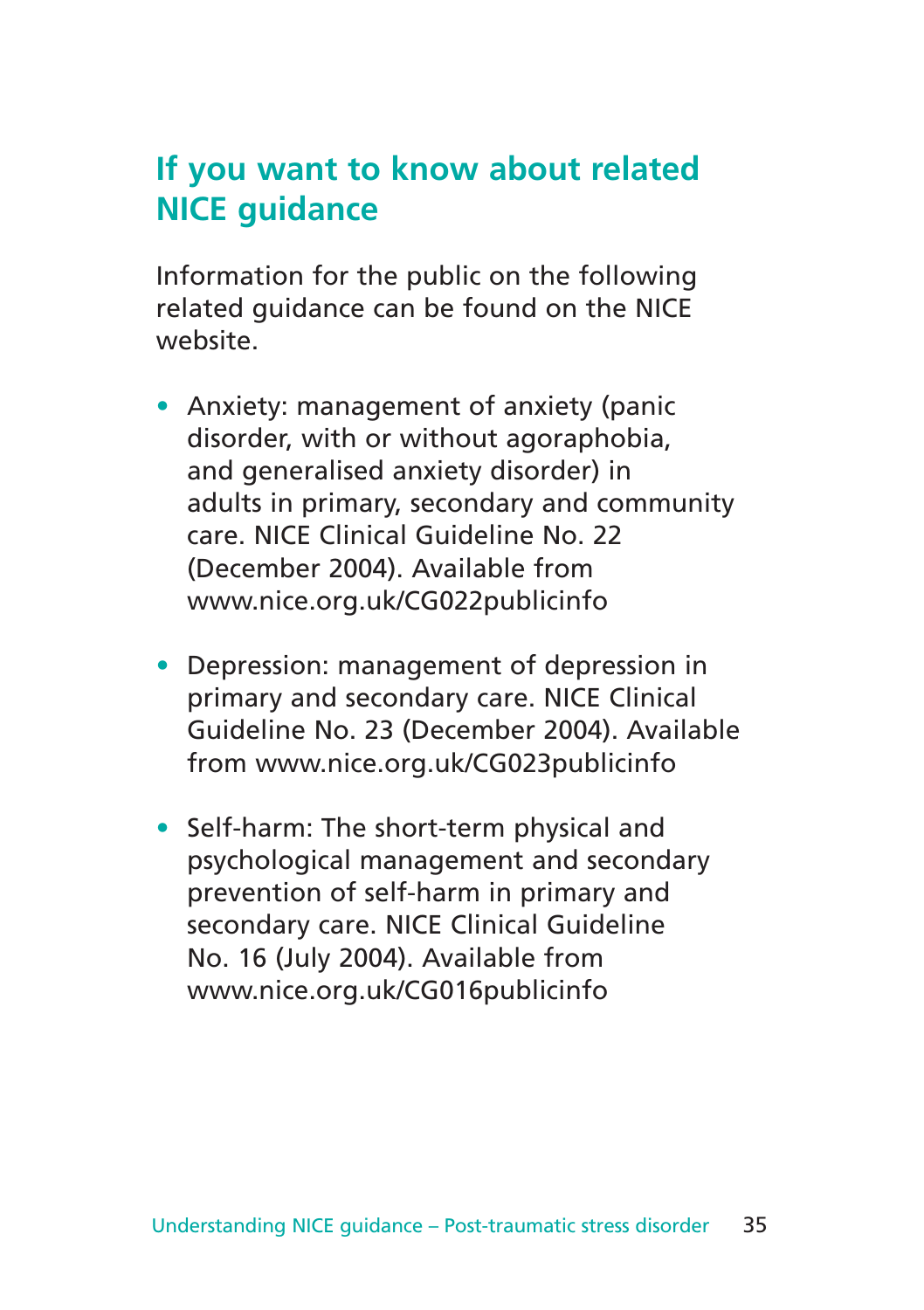These can also be ordered from the NHS Response Line on 0870 1555 455. For the anxiety information quote reference number N0764 for a version in English and N0765 for a version in English and Welsh; for depression quote N0767 (English) and N0768 (English and Welsh); and for self-harm quote N0626 (English) and N0627 (English and Welsh).

NICE is in the process of developing the following guidance (details available from www.nice.org.uk):

• Depression in children: identification and management of depression in children and young people in primary care and specialist services. NICE Clinical Guideline. (Publication expected August 2005.)